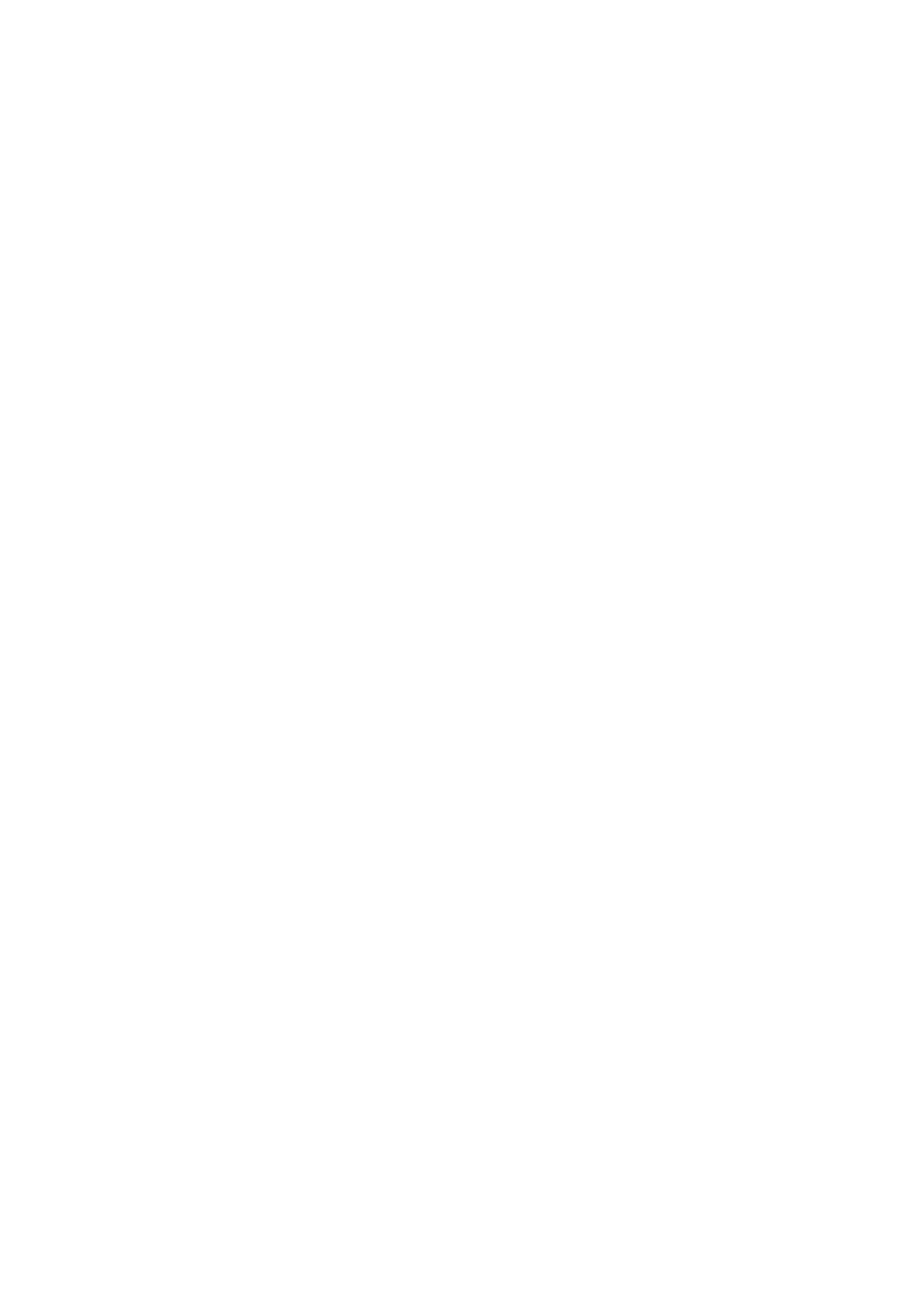# ALMOST-COMPACT AND COMPACT EMBEDDINGS OF VARIABLE EXPONENT SPACES

#### D. E. EDMUNDS, A. GOGATISHVILI, AND A. NEKVINDA

ABSTRACT. Let  $\Omega$  be an open subset of  $\mathbb{R}^N$ , and let  $p, q : \Omega \to [1, \infty]$  be measurable functions. We give a necessary and sufficient condition for the embedding of the variable exponent space  $L^{p(\cdot)}(\Omega)$  in  $L^{q(\cdot)}(\Omega)$  to be almost compact. This leads to a condition on  $\Omega$ , p and q sufficient to ensure that the Sobolev space  $W^{1,p(\cdot)}(\Omega)$  based on  $L^{p(\cdot)}(\Omega)$  is compactly embedded in  $L^{q(\cdot)}(\Omega)$ ; compact embedding results of this type already in the literature are included as special cases.

#### 1. INTRODUCTION

Let  $\Omega$  be an open subset of  $\mathbb{R}^N$  and consider the Lebesgue measure on  $\Omega$ . If  $M \subset \Omega$  is measurable we write |M| for its measure. Let  $p, q : \Omega \to [1, \infty]$  be measurable. Much attention has been paid in recent years to the variable exponent space  $L^{p(\cdot)}(\Omega)$ , the space  $W^{1,p(\cdot)}(\Omega)$  of Sobolev type based on  $L^{p(\cdot)}(\Omega)$  and conditions under which  $W^{1,p(\cdot)}(\Omega)$  is embedded in  $L^{q(\cdot)}(\Omega)$  : we refer to [2, 4, 5] for a comprehensive account of such matters. The compactness of such an embedding is addressed here: we give conditions that are sufficent to ensure compactness yet weak enough for much earlier work on this topic to be included. To do this we first establish necessary and sufficient conditions for the embedding of  $L^{p(\cdot)}(\Omega)$  in  $L^{q(\cdot)}(\Omega)$  to be almost compact.

Let  $\mathcal{M}(\Omega)$  be the family of all measurable functions  $u : \Omega \to [-\infty, \infty]$ ; denote by  $\chi_E$  the characteristic function of a set  $E \subset \Omega$ . Given any sequence  $\{E_n\}$  of measurable subsets of  $\Omega$ , we write  $E_n \to \emptyset$  a.e. if the characteristic functions  $\chi_{E_n}$ converge to 0 pointwise almost everywhere in  $\Omega$ . Let the symbol |u| stand for the modulus of a function  $u$ . We recall the definition of a Banach function space: see, for example, [1]. A normed linear space  $(X, \|\cdot\|_X)$  is a Banach function space (BFS)

<sup>1991</sup> Mathematics Subject Classification. 46E30, 26D15.

Key words and phrases. almost-compact embeddings, Banach function spaces, variable Lebesgue spaces, variable Sobolev spaces.

The second and the third author of this research were supported by the grant P201-18-00580S of the Grant Agency of the Czech Republic. The second author has been partially supported by Shota Rustaveli National Science Foundation of Georgia (SRNSFG) [grant number FR17-589] and RVO:67985840.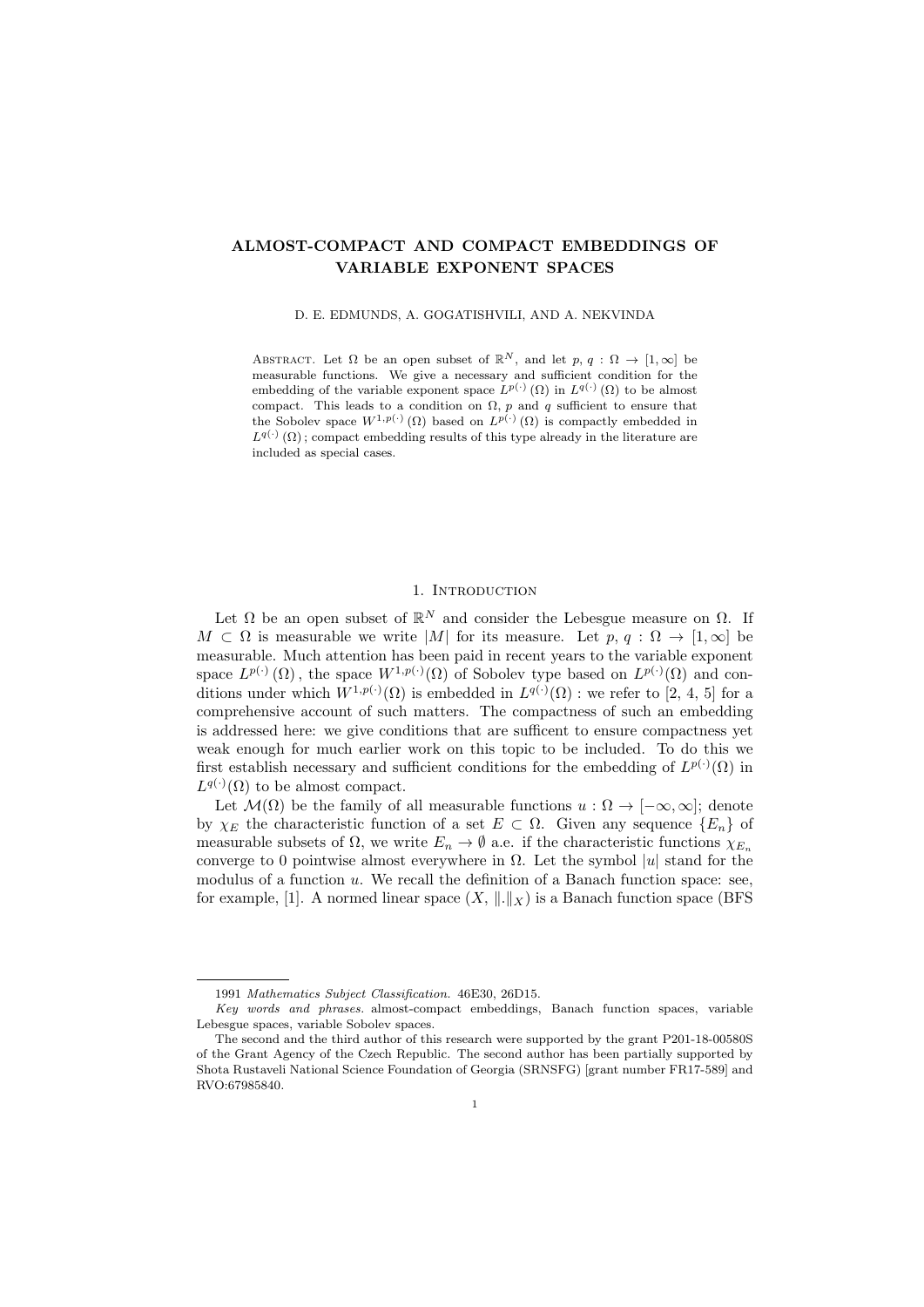for short) if the following conditions are satisfied:

- (1.1) the norm  $||u||_X$  is defined for all  $u \in \mathcal{M}(\Omega)$ , and  $u \in X$  if and only if  $||u||_X < \infty;$
- (1.2)  $||u||_X = ||u|| ||_X$  for every  $u \in \mathcal{M}(\Omega);$
- (1.3) if  $0 \leq u_n \nearrow u$  a.e. in  $\Omega$ , then  $||u_n||_X \nearrow ||u||_X$ ;
- (1.4) if  $E \subset \Omega$  is a measurable set of finite measure, then  $\chi_E \in X$ ;
- (1.5) for every measurable set  $E \subset \Omega$  of finite measure  $|E|$ , there exists

a positive constant 
$$
C_E
$$
 such that  $\int_E |u(x)| dx \leq C_E ||u||_X$ .

If  $X$  and  $Y$  are Banach function spaces then  $X$  is said to be almost-compactly embedded in Y and we write  $X \stackrel{*}{\hookrightarrow} Y$  if, for every sequence  $(E_n)_{n \in \mathbb{N}}$  of measurable subsets of  $\Omega$  such that  $E_n \to \emptyset$  a.e., we have

$$
\lim_{n \to \infty} \sup_{\|u\|_X \le 1} \|u \chi_{E_n}\|_Y = 0.
$$

We believe this notion to have independent interest. Moreover, as we know from [10], almost compactness results quickly lead to assertions concerning the compactness of the Sobolev embedding.

To explain in a little more detail what is acheived, suppose that  $\Omega$  is bounded,  $p \in C(\overline{\Omega})$  and for all  $x \in \Omega$ ,  $1 < p_- \le p(x) \le p_+ < N$  and

(1.6) 
$$
p^{\#}(x) = \frac{Np(x)}{N - p(x)};
$$

denote by  $W_0^{1,p(\cdot)}(\Omega)$  the closure of  $C_0^{\infty}(\Omega)$  in  $W^{1,p(\cdot)}(\Omega)$ . Let  $I_{p,q}$  (resp.  $I_{p,q,0}$ ) stand for the embedding of  $W^{1,p(\cdot)}(\Omega)$   $\left(\text{resp.}W_0^{1,p(\cdot)}(\Omega)\right)$  in  $L^{q(\cdot)}(\Omega)$ . Then it is known (see [7]) that  $I_{p,q,0}$  is compact if there exists  $\varepsilon > 0$  such that  $q(x) \leq p^{\sharp}(x)$  –  $\varepsilon$  for all  $x \in \Omega$ . In [8] the compactness of  $I_{2,q,0}$  is studied under more general assumptions: it is supposed that there exists  $x_0 \in \Omega$ , a small  $\eta > 0$ ,  $0 < l < 1$  and  $C > 0$  such that  $q(x_0) = 2N/(N-2)$  and

$$
q(x) \le \frac{2N}{N-2} - \frac{C}{\left(\log \frac{1}{|x-x_0|}\right)^l}
$$

holds for a.e.  $x \in \Omega$  with  $|x - x_0| \leq \eta$ . Some generalizations of these results are given in [6] and [9]. In [9] it is assumed that  $q(x) = p^{\sharp}(x)$  on a compact set K, and compactness of  $I_{p,q,0}$  is established under some restrictions on K and on the behavior of  $p^{\sharp}(x) - q(x)$  far from K. The principal aim of this paper is to establish compactness of  $I_{p,q}$  for a wider class of sets K on which q is allowed to have the same values as  $p:$  various examples of Cantor type are given for which this is possible.

First we find a necessary and sufficient condition for this embedding to be almost compact and as an application we establish the compactness of the Sobolev embedding mentioned above under more general conditions than those previously available.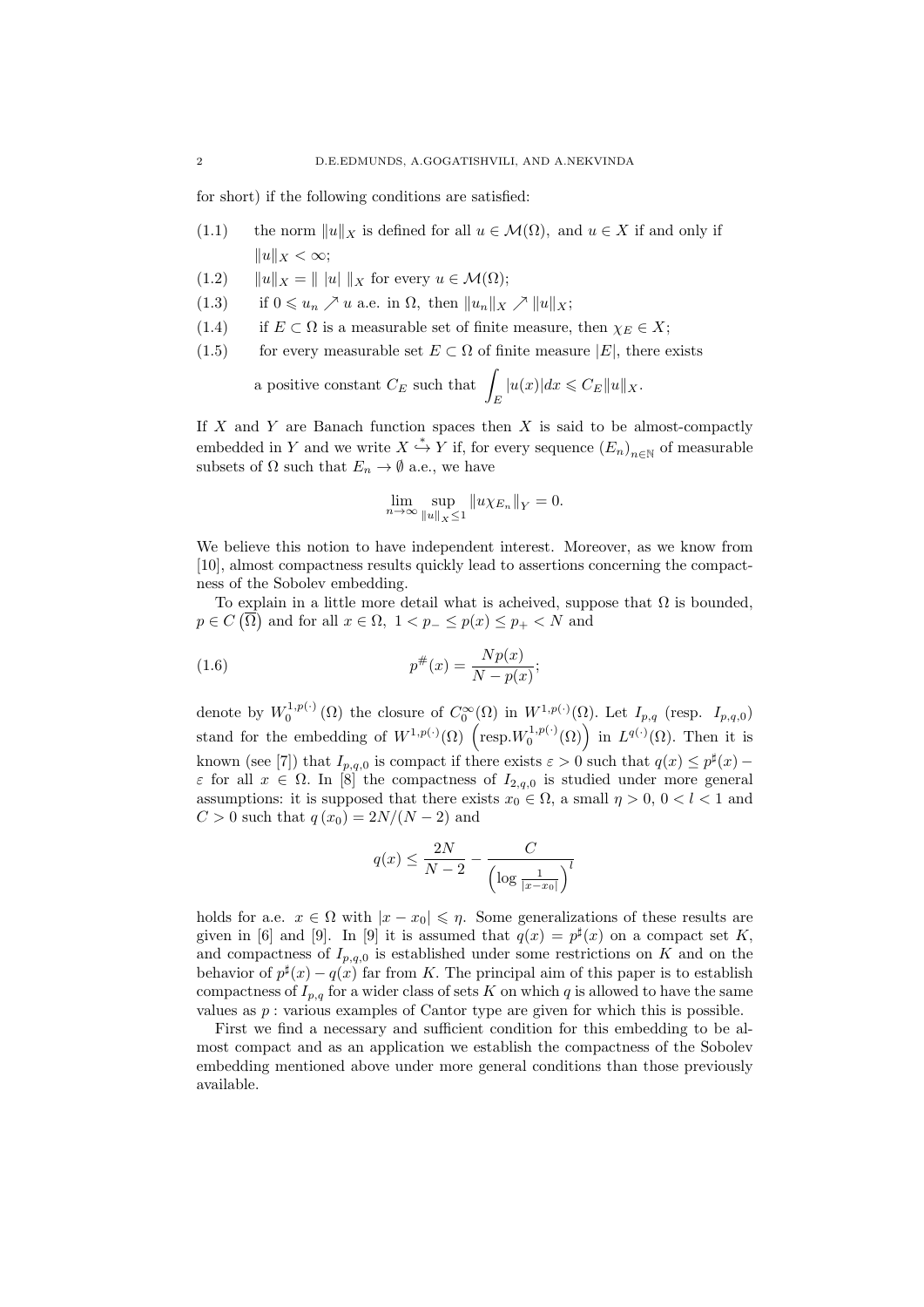#### 2. Preliminaries

Let X and Y be Banach function spaces on an open set  $\Omega$  of  $\mathbb{R}^N$  with norms  $\lVert \cdot \rVert_X$ ,  $\lVert \cdot \rVert_Y$  respectively. We say that X is embedded in Y, and write  $X \hookrightarrow Y$ , if there exists  $c > 0$  such that  $||u||_Y \le c ||u||_X$  for all  $u \in X$ . The space X is said to be compactly embedded in Y, and we write  $X \hookrightarrow \hookrightarrow Y$ , if given any sequence  ${u_n}_{n\in\mathbb{N}}$ with each  $||u_n||_X \leq 1$ , there is a subsequence  $\{u_{n(k)}\} \subset Y$  and a point  $u \in Y$  such that  $||u_{n(k)} - u||_Y \to 0.$ 

**Definition 2.1.** Let X be a BFS. The Sobolev space  $W<sup>1</sup>(X)$  is defined to be the set of all functions  $u \in \mathcal{M}(\Omega)$  with

$$
||u||_{W^{1}(X)} = ||u||_{X} + ||\nabla u||_{X} < \infty.
$$

The following proposition is proved in [10], see Theorem 3.2.

**Proposition 2.2.** Let  $X, Y, Z$  be BFSs and assume

$$
W^1(X) \hookrightarrow Y, \quad Y \stackrel{*}{\hookrightarrow} Z.
$$

Then

$$
W^1(X) \hookrightarrow \hookrightarrow Z.
$$

Now, define variable Lebesgue spaces. Let  $\mathcal{E}(\Omega)$  denote the set of all measurable functions  $p(\cdot): \Omega \to [1,\infty)$ . Let  $p(\cdot) \in \mathcal{E}(\Omega)$ . Define for a function  $u : \Omega \to \mathbb{R}$  a modular

(2.1) 
$$
m_{p(\cdot)}(u) = \int_{\Omega} |u(x)|^{p(x)} dx
$$

and define the space  $L^{p(\cdot)}(\Omega)$  to be the set of all measurable functions u on  $\Omega$  with a finite norm

$$
||u||_{p(\cdot)} = \inf \{ \lambda > 0; \ m_{p(\cdot)}(u/\lambda) \le 1 \}.
$$

We adopt the notation

$$
p_{-}=\inf\{p(x);\ x\in\Omega\},\ \ p_{+}=\sup\{p(x);\ x\in\Omega\}\ \ \text{and}\ \ p'(x)=\frac{p(x)-1}{p(x)}.
$$

Define for a function  $u : \Omega \to \mathbb{R}$  a non-increasing rearrangement  $u^*$  on  $[0, \infty)$  by

$$
u^*(t) = \inf \{ \lambda > 0; |\{ x \in \Omega; \ |u(x)| > \lambda \}| \leq t \}, \ (t \geq 0).
$$

**Lemma 2.3.** Let  $s : \Omega \to \mathbb{R}$  and  $\alpha > 1$ . Then  $(\alpha^{s(\cdot)})^*(t) = \alpha^{s^*(t)}$  for all  $t > 0$ .

Proof. We can easily write

$$
(\alpha^{s(\cdot)})^*(t) = \inf \{ \lambda > 0; |\{ x \in \Omega; \alpha^{s(x)} > \lambda \}| \leq t \}
$$
  
=  $\inf \{ \alpha^{\mu} > 0; |\{ x \in \Omega; \alpha^{s(x)} > \alpha^{\mu} \}| \leq t \}$   
=  $\inf \{ \alpha^{\mu} > 0; |\{ x \in \Omega; s(x) > \mu \}| \leq t \}$   
=  $\alpha^{\inf \{ \mu > 0; |\{ x \in \Omega; s(x) > \mu \}| \leq t \}} = \alpha^{s^*(t)}$ .

 $\Box$ 

In [7] (see Theorem 2.8) the following lemma is proved.

**Lemma 2.4.** Let  $p, q \in \mathcal{E}(\Omega)$ . Then  $L^{p(\cdot)}(\Omega) \hookrightarrow L^{q(\cdot)}(\Omega)$  if and only if  $q(x) \leq p(x)$ a.e. in Ω.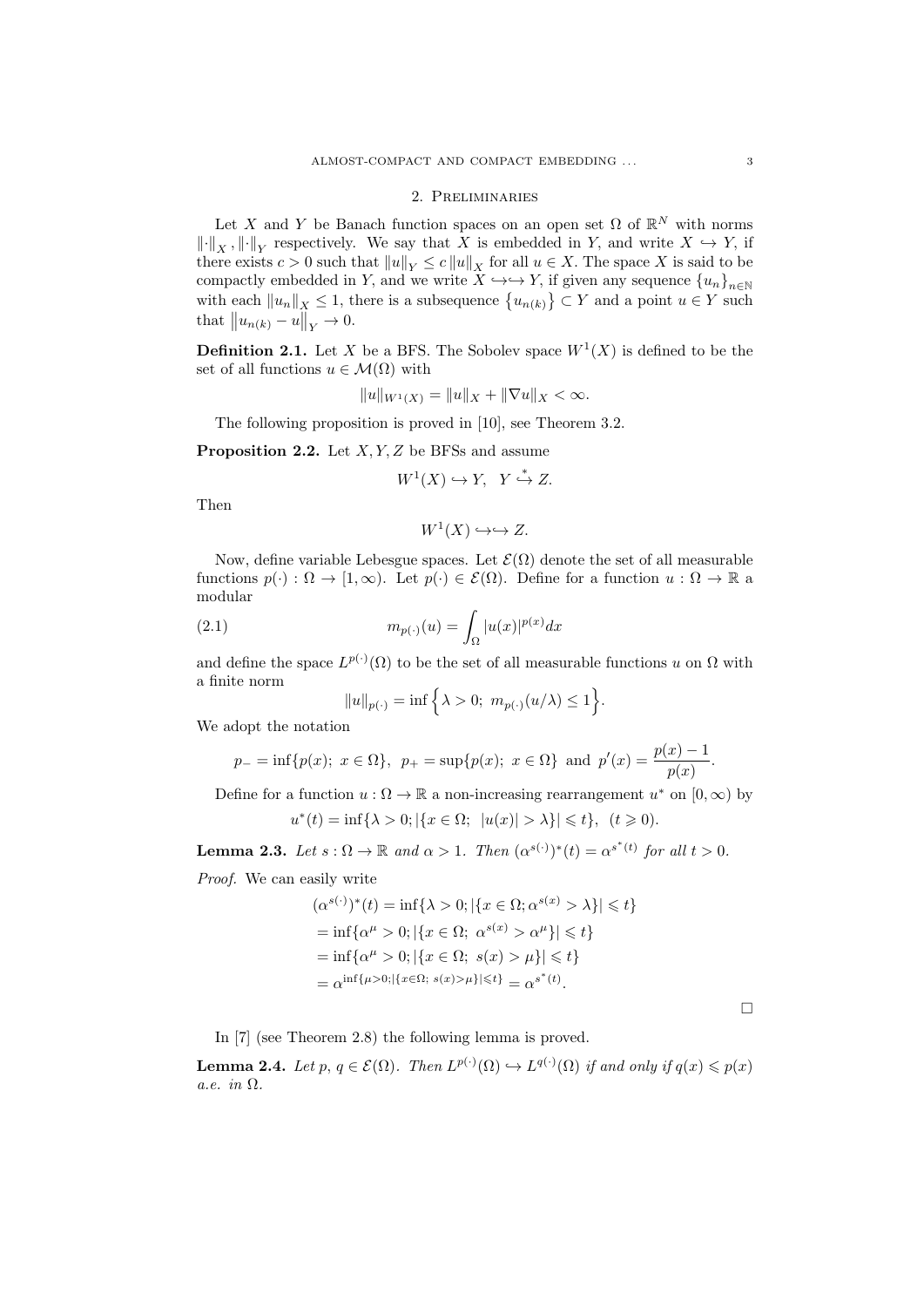**Definition 2.5.** We say that  $p : \Omega \to \mathbb{R}$  satisfies a log-Hölder condition if there is  $c > 0$  such that

(2.2) 
$$
|p(x) - p(y)| \leqslant -\frac{c}{\ln|x - y|}, \quad 0 < |x - y| \leqslant \frac{1}{2}.
$$

**Definition 2.6.** We say that  $\Omega \in C^{0,1}$  if there is a finite number of balls  $\overline{B(x_k, r_k)}$ ,  $k =$ 1, 2, . . . , m and the same number of bi-Lipschitz mappings  $T_k$  :  $[0,1]^{N-1} \times [-1,1] \rightarrow$  $\overline{B(x_k, r_k)}$  such that for all  $k \in \{1, 2, \ldots, m\},\$ 

- (i)  $x_k \in \partial \Omega$ , (ii)  $\bigcup_{k=1}^{m} B(x_k, r_k) \supset \partial \Omega$ , (iii)  $T_k([0,1]^{N-1} \times [-1,0]) = (\mathbb{R}^N \setminus \Omega) \cap \overline{B(x_k, r_k)},$ (iv)  $T_k([0,1]^{N-1} \times [0,1]) = \Omega \cap \overline{B(x_k, r_k)},$
- (v)  $T_k([0,1]^{N-1} \times \{0\}) = \partial\Omega \cap \overline{B(x_k, r_k)}$ .

Let  $\Omega \in \mathcal{C}^{0,1}$  and  $M \subset \overline{\Omega}$  be a compact set. Given  $p(\cdot), q(\cdot) : \overline{\Omega} \to \mathbb{R}$  we find conditions on M and, moreover, determine how quickly can  $q(\cdot)$  tend to  $p^{\#}(\cdot)$  near M while preserving the compactness of the embedding of  $W^{1,p(\cdot)}(\Omega)$  in  $L^{q(\cdot)}(\Omega)$ .

#### 3. Almost-compact embedding between variable spaces

We fix in this section a domain  $\Omega \subset \mathbb{R}^N$  and functions  $p(\cdot), q(\cdot) \in \mathcal{E}(\Omega)$ . Adopt the notation  $r(x) = \frac{p(x)}{q(x)}$ .

**Lemma 3.1.** Let  $\Omega$  be bounded and  $q(\cdot) \in \mathcal{E}(\Omega)$ ,  $q_+ < \infty$ . Then

(3.1) 
$$
||u||_{q(\cdot)} \leq (m_{q(\cdot)}(u))^{1/q_+} \quad provided \quad m_{q(\cdot)}(u) \leq 1,
$$

- (3.2)  $||u||_{q(\cdot)} \geqslant (m_{q(\cdot)}(u))^{1/q_{-}}$  provided  $m_{q(\cdot)}(u) \leqslant 1$ ,
- (3.3)  $||u||_{q(\cdot)} \leq (m_{q(\cdot)}(u))^{1/q_{-}}$  provided  $m_{q(\cdot)}(u) \geq 1$ ,
- (3.4)  $||u||_{q(\cdot)} \geqslant (m_{q(\cdot)}(u))^{1/q_+}$  provided  $m_{q(\cdot)}(u) \geqslant 1$ .

*Proof.* Set  $a = m_{q(\cdot)}(u)$  and assume  $a \leq 1$ . Then

$$
\int_{\Omega} \left( \frac{|u(x)|}{a^{1/q_+}} \right)^{q(x)} dx \leq \int_{\Omega} \left( \frac{|u(x)|}{a^{1/q(x)}} \right)^{q(x)} dx = \int_{\Omega} \frac{|u(x)|^{q(x)}}{a} dx = 1
$$

which gives  $||u||_{q(.)} \leq a^{1/q_+}$  and proves (3.1). The assertions (3.2), (3.3) and (3.4) can be proved analogously.

**Lemma 3.2.** Let  $\Omega$  be bounded and suppose that  $q(x) \leqslant p(x) \leqslant p_+ < \infty$  for all  $x \in \Omega$ . If  $||u||_{p(.)} \leq 1$  then

$$
||u||_{p(\cdot)}^{q_+} \leq || |u(\cdot)|^{q(\cdot)} ||_{r(\cdot)} \leq ||u||_{p(\cdot)}^{q_-}.
$$

*Proof.* Assume first  $0 < a := ||u||_{p(\cdot)} < 1$ . Then

(3.5) 
$$
1 = \int_{\Omega} \left( \frac{|u(x)|}{a} \right)^{p(x)} dx > \int_{\Omega} |u(x)|^{p(x)} dx.
$$

Denote  $b = ||u(\cdot)||^{q(\cdot)}||_{r(\cdot)}$ . Then

$$
1 = \int_{\Omega} \left( \frac{|u(x)|^{q(x)}}{b} \right)^{r(x)} dx = \int_{\Omega} \left( \frac{|u(x)|}{b^{1/q(x)}} \right)^{p(x)} dx.
$$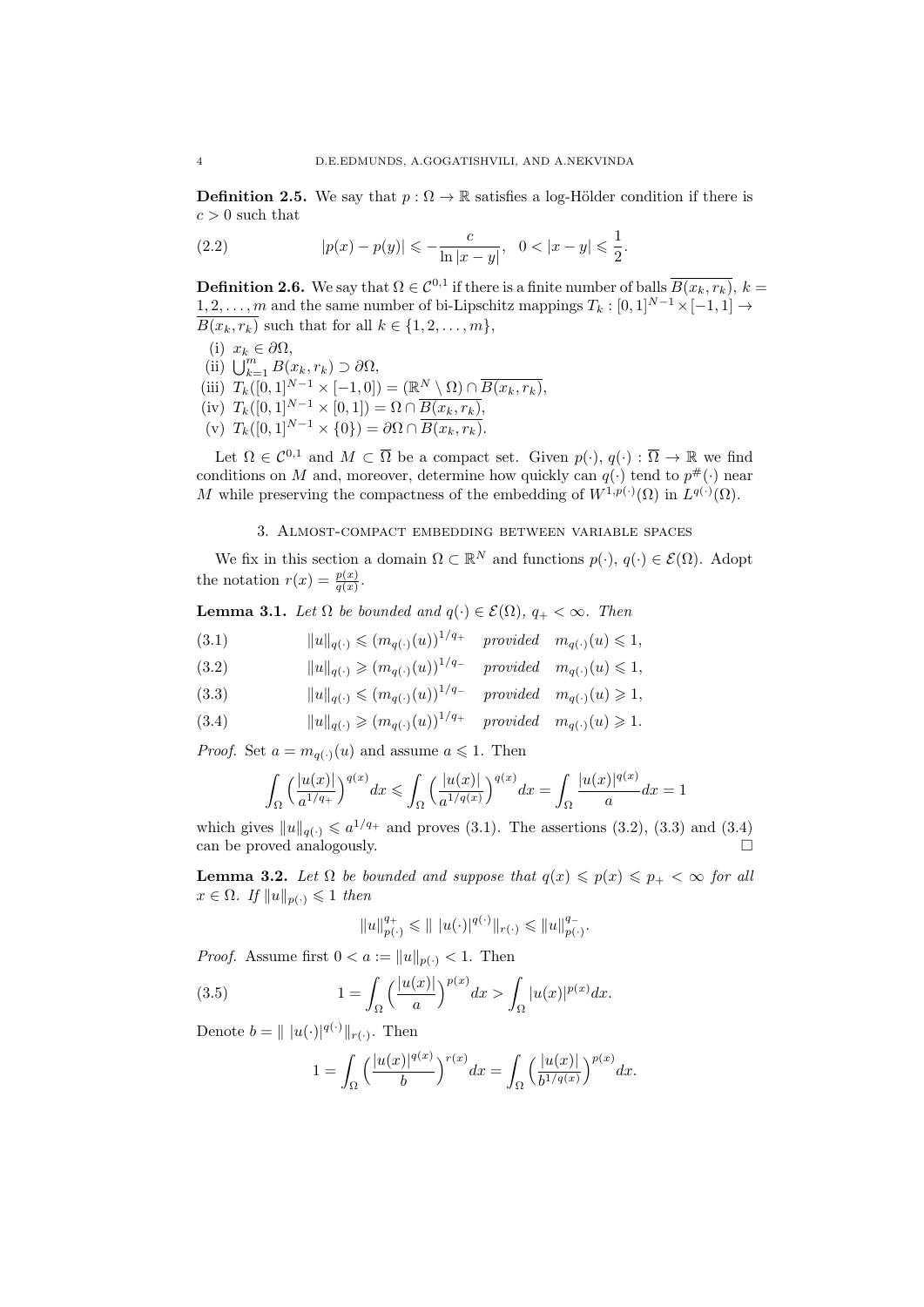If  $b > 1$  then

$$
1 = \int_{\Omega} \left( \frac{|u(x)|}{b^{1/q(x)}} \right)^{p(x)} dx < \int_{\Omega} |u(x)|^{p(x)} dx \stackrel{(3.5)}{<} 1
$$

which is a contradiction. So  $b \leq 1$ . Consequently,

$$
\int_{\Omega} \left( \frac{|u(x)|}{b^{1/q_+}} \right)^{p(x)} dx \leq 1 = \int_{\Omega} \left( \frac{|u(x)|}{b^{1/q(x)}} \right)^{p(x)} dx \leq \int_{\Omega} \left( \frac{|u(x)|}{b^{1/q_-}} \right)^{p(x)} dx
$$

which gives  $b^{1/q_+} \geqslant ||u||_{p(\cdot)} \geqslant b^{1/q_-}$  and finally

$$
||u||_{p(\cdot)}^{q_+} \leq || |u(\cdot)|^{q(\cdot)} ||_{r(\cdot)} \leq ||u||_{p(\cdot)}^{q_-}.
$$

Assume now  $0 < ||u||_{p(\cdot)} \leq 1$ . Choose  $\varepsilon > 0$ . Then  $||\frac{u}{1+\varepsilon}||_{p(\cdot)} < 1$  and so,

$$
\left\| \left| \frac{|u(\cdot)|}{1+\varepsilon} \right\|_{p(\cdot)}^{q_+} \leq \left\| \left| \left( \frac{|u(\cdot)|}{1+\varepsilon} \right)^{q(\cdot)} \right\|_{r(\cdot)} \leq \left\| \left| \frac{|u(\cdot)|}{1+\varepsilon} \right\|_{p(\cdot)}^{q_-} \right\|_{r(\cdot)}^{q_-}
$$

Since  $\frac{1}{(1+\varepsilon)^{q-}} \geq \frac{1}{(1+\varepsilon)^{q(x)}} \geq \frac{1}{(1+\varepsilon)^{q+}}$  we have

$$
\frac{1}{(1+\varepsilon)^{q_+}} \left\| |u(\cdot)|^{q(\cdot)} \right\|_{r(\cdot)} \leq \left\| \left( \frac{|u(\cdot)|}{1+\varepsilon} \right)^{q(\cdot)} \right\|_{r(\cdot)} \leq \left\| \left| \frac{|u(\cdot)|}{1+\varepsilon} \right\|_{p(\cdot)}^{q_-} \leq \frac{1}{(1+\varepsilon)^{q_-}} \|u\|_{p(\cdot)}^{q_-}
$$

and

$$
\frac{1}{(1+\varepsilon)^{q_-}} \left\| |u(\cdot)|^{q(\cdot)} \right\|_{r(\cdot)} \geq \left\| \left( \frac{|u(\cdot)|}{1+\varepsilon} \right)^{q(\cdot)} \right\|_{r(\cdot)} \geq \left\| \frac{|u(\cdot)|}{1+\varepsilon} \right\|_{p(\cdot)}^{q_+} \geq \frac{1}{(1+\varepsilon)^{q_+}} \|u\|_{p(\cdot)}^{q_+}
$$

which proves

$$
(1+\varepsilon)^{q-{}-q_+}\|u\|_{p(\cdot)}^{q_+}\leqslant \|\ |u(\cdot)|^{q(\cdot)}\|_{r(\cdot)}\leqslant (1+\varepsilon)^{q_+-q_-}\|u\|_{p(\cdot)}^{q_-}.
$$

Tending  $\varepsilon \to 0^+$  we obtain

$$
||u||_{p(\cdot)}^{q_+} \leq || |u(\cdot)|^{q(\cdot)} ||_{r(\cdot)} \leq ||u||_{p(\cdot)}^{q_-}.
$$

**Lemma 3.3.** Let  $\Omega$  be bounded,  $p(\cdot), q(\cdot) \in \mathcal{E}(\Omega)$ , and suppose that  $q(x) \leq p(x) \leq$  $p_+ < \infty$  for all  $x \in \Omega$ . Assume that for any sequence  $\{E_n\}_{n \in \mathbb{N}}$  of measurable subsets of  $\Omega$  such that  $|E_n| \to 0$ , we have

$$
\|\chi_E\|_{r'(\cdot)} \to 0.
$$

Then  $L^{p(\cdot)}(\Omega) \stackrel{*}{\hookrightarrow} L^{q(\cdot)}(\Omega)$ .

*Proof.* Let  $E_n \subset \Omega$ ,  $|E_n| \to 0$ . Then by Lemma 3.1 we obtain

$$
\lim_{n \to \infty} \sup \{ ||u \chi_{E_n}||_{q(\cdot)}; ||u||_{p(\cdot)} \leq 1 \}\leq \lim_{n \to \infty} \sup \{ \max \{ (m_{q(\cdot)}(u \chi_{E_n}))^{1/q_+}, (m_{q(\cdot)}(u \chi_{E_n}))^{1/q_-} \}; ||u||_{p(\cdot)} \leq 1 \}.
$$

If  $||u||_{p(\cdot)} \leq 1$  we obtain by the Hölder inequality and Lemma 3.2

$$
m_{q(\cdot)}(u\chi_{E_n}) = \int_{\Omega} |u(x)\chi_{E_n}(x)|^{q(x)} dx \leq c ||\chi_{E_n}||_{r'(\cdot)} || |u(\cdot)|^{q(\cdot)}||_{r(\cdot)}
$$
  

$$
\leq c ||\chi_{E_n}||_{r'(\cdot)} ||u||_{p(\cdot)}^{q_{-}}.
$$

 $\Box$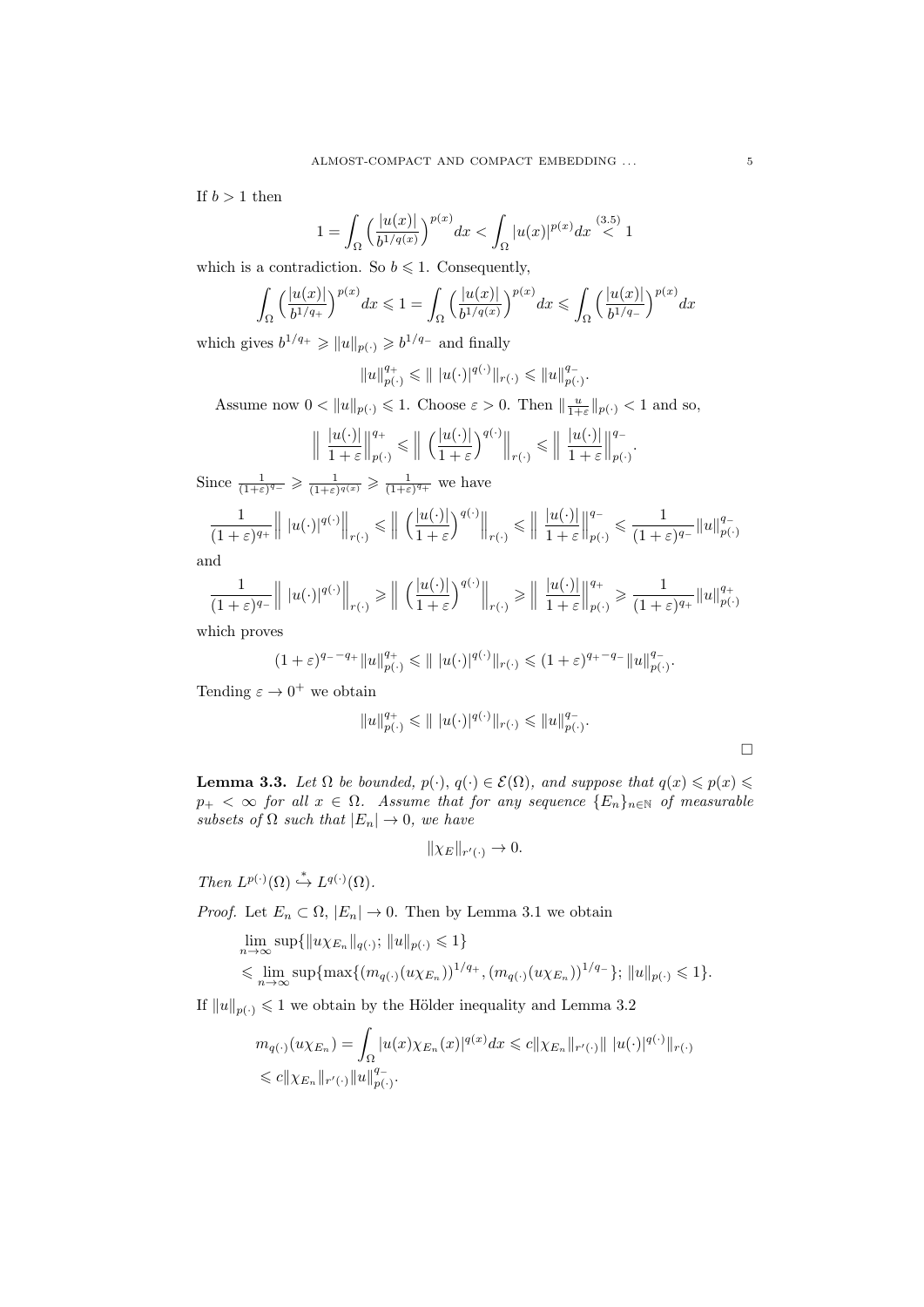This gives

$$
\lim_{n \to \infty} \sup \{ ||u \chi_{E_n}||_{q(\cdot)}; ||u||_{p(\cdot)} \leq 1 \}
$$
\n
$$
\leq c \lim_{n \to \infty} \sup \{ \max \{ ||\chi_{E_n}||_{r'(\cdot)}^{1/q_+} ||u||_{p(\cdot)}^{q_-/q_+}, ||\chi_{E_n}||_{r'(\cdot)}^{1/q_-} ||u||_{p(\cdot)} \}; ||u||_{p(\cdot)} \leq 1 \}
$$
\n
$$
\leq c \lim_{n \to \infty} \max \{ ||\chi_{E_n}||_{r'(\cdot)}^{1/q_+}, ||\chi_{E_n}||_{r'(\cdot)}^{1/q_-} \} = 0.
$$

 $\Box$ 

**Theorem 3.4.** Let  $\Omega$  be bounded,  $p(\cdot), q(\cdot) \in \mathcal{E}(\Omega)$ , and suppose that  $q(x) \leq p(x) \leq$  $p_+ < \infty$  for all  $x \in \Omega$ . Denote  $s(x) = \frac{1}{p(x)-q(x)}$ . Assume

(3.6) 
$$
\int_0^{|\Omega|} a^{s^*(t)} dt < \infty.
$$

for all  $a > 1$ . Then  $L^{p(\cdot)}(\Omega) \stackrel{*}{\hookrightarrow} L^{q(\cdot)}(\Omega)$ .

*Proof.* Let  $E_n \subset \Omega$ ,  $|E_n| \to 0$ . Assume that there is  $\alpha > 0$  such that

$$
\|\chi_{E_n}\|_{r'(\cdot)} \geqslant \alpha
$$

for all *n*. Without loss of generality we can assume  $\alpha < 1$ . Then

$$
\alpha \leqslant \inf \left\{ \lambda > 0; \int_{\Omega} \left| \frac{\chi_{E_n}(x)}{\lambda} \right|^{r'(x)} dx \leqslant 1 \right\} = \inf \left\{ \lambda > 0; \int_{\Omega} \left| \frac{\chi_{E_n}(x)}{\lambda} \right|^{p(x)s(x)} dx \leqslant 1 \right\}.
$$

Choose  $0 < \beta < \alpha$ . Then we obtain by Lemma 2.3

$$
1 < \int_{\Omega} \left| \frac{\chi_{E_n}(x)}{\beta} \right|^{p(x)s(x)} dx \leqslant \int_{E_n} \left( \frac{1}{\beta^{p_+}} \right)^{s(x)} dx = \int_0^{|E_n|} \left( \frac{1}{\beta^{p_+}} \right)^{s^*(t)} dt.
$$

Since by the assumption

$$
\int_0^{|E_n|} \left(\frac{1}{\beta^{p_+}}\right)^{s^*(t)} dt \to 0 \text{ for } n \to \infty
$$

we have a contradiction. So,  $\|\chi_{E_n}\|_{r'(\cdot)} \to 0$ . By Lemma 3.3 we have  $L^{p(\cdot)}(\Omega) \stackrel{*}{\hookrightarrow}$  $L^{q(\cdot)}$  $(\Omega)$ .

We remark that the condition  $(3.6)$  was first introduced in Corollary 2.7 of [3].

**Lemma 3.5.** Let  $\Omega$  be bounded,  $p(\cdot), q(\cdot) \in \mathcal{E}(\Omega)$ , and suppose that  $q(x) \leq p(x) \leq$  $p_+ < \infty$  for all  $x \in \Omega$ . Assume that there exist an  $\alpha > 0$  and a sequence  $E_n \subset \Omega$ with  $|E_n| \to 0$  such that for all n

$$
\|\chi_{E_n}\|_{r'(\cdot)} \geqslant \alpha.
$$

Then  $L^{p(\cdot)}(\Omega) \stackrel{*}{\nrightarrow} L^{q(\cdot)}(\Omega)$ .

*Proof.* Let  $E_n \subset \Omega$ ,  $\|\chi_{E_n}\|_{p'(\cdot)} \geqslant \alpha$ . Fix n. Without loss of generality we can assume  $\alpha \leqslant 1$ . Set

$$
u_n(x) = \frac{\chi_{E_n}(x)}{\|\chi_{E_n}\|_{r'(\cdot)}^{\frac{r'(x)}{r(x)q(x)}}}.
$$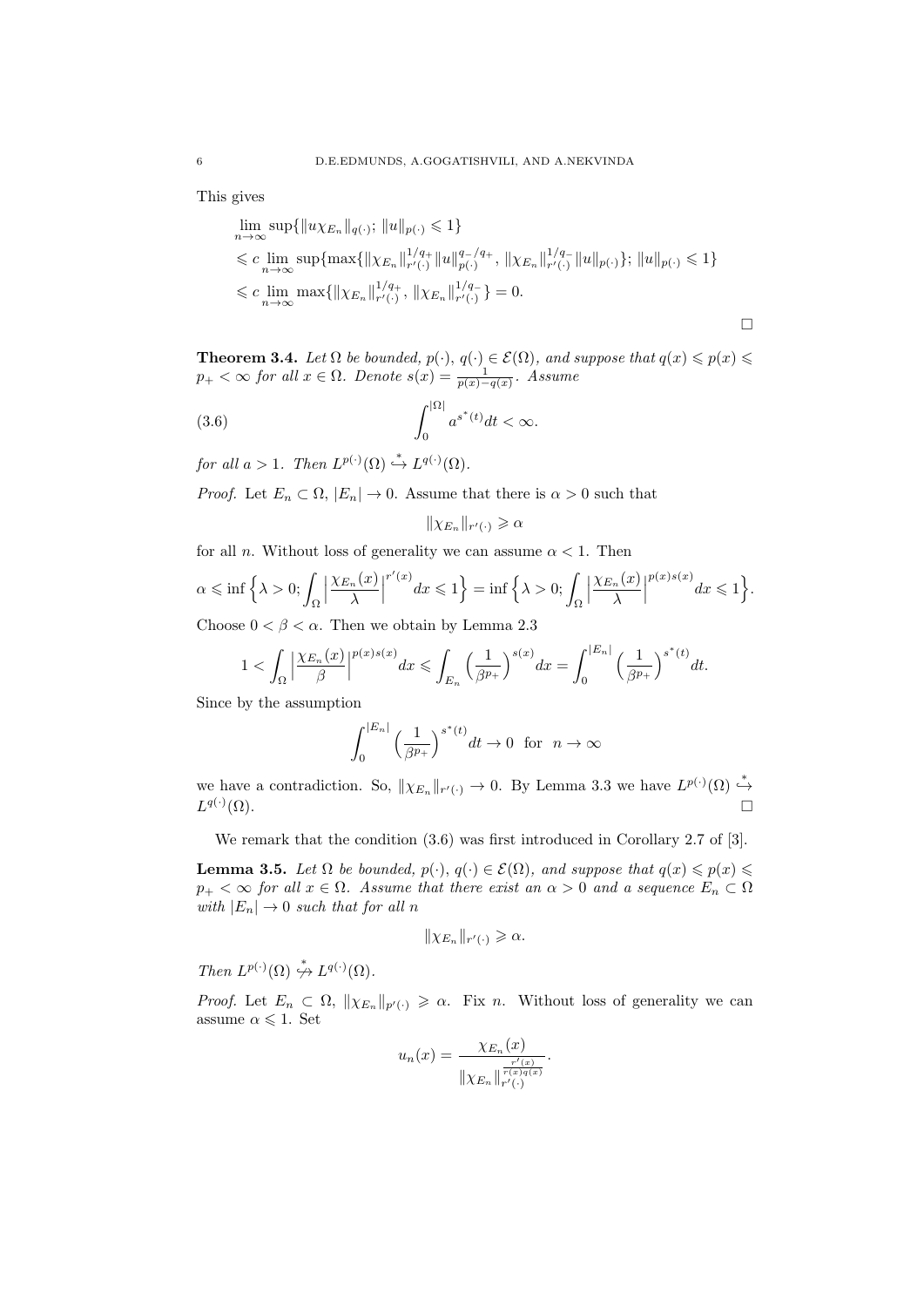Clearly,

$$
\int_{\Omega} |u_n(x)|^{p(x)} dx = \int_{\Omega} \left( \frac{\chi_{E_n}(x)}{\|\chi_{E_n}\|_{r'(\cdot)}^{\frac{r'(x)}{r(x)q(x)}}} \right)^{p(x)} dx = \int_{\Omega} \frac{\chi_{E_n}(x)}{\|\chi_{E_n}\|_{r'(\cdot)}^{r'(x)}} dx
$$

$$
= \int_{\Omega} \left( \frac{\chi_{E_n}(x)}{\|\chi_{E_n}\|_{r'(\cdot)}} \right)^{r'(x)} dx = 1.
$$

Thus

$$
||u_n||_{p(\cdot)} = 1.
$$

Then by Lemma 3.1 we obtain

 $\sup\{\|u\chi_{E_n}\|_{q(\cdot)}; \|u\|_{p(\cdot)} \leq 1\} \geqslant \min\{(m_{q(\cdot)}(u_n\chi_{E_n}))^{1/q_+}, (m_{q(\cdot)}(u_n\chi_{E_n}))^{1/q_-}\}.$ Further

$$
m_{q(\cdot)}(u_{n}\chi_{E_n}) = \int_{\Omega} |u_n(x)\chi_{E_n}(x)|^{q(x)} dx = \int_{\Omega} \chi_{E_n}(x) \left(\frac{\chi_{E_n}(x)}{\|\chi_{E_n}\|_{r'(\cdot)}^{r'(x)}}\right)^{q(x)} dx
$$
  
\n
$$
= \int_{\Omega} \frac{\chi_{E_n}(x)}{\|\chi_{E_n}\|_{r'(\cdot)}^{r'(x)}} dx = \|\chi_{E_n}\|_{r'(\cdot)} \int_{\Omega} \frac{\chi_{E_n}(x)}{\|\chi_{E_n}\|_{r'(\cdot)}^{r'(x)}} dx = \|\chi_{E_n}\|_{r'(\cdot)} \int_{\Omega} \frac{\chi_{E_n}(x)}{\|\chi_{E_n}\|_{r'(\cdot)}^{r'(x)}} dx
$$
  
\n
$$
= \|\chi_{E_n}\|_{r'(\cdot)} \int_{\Omega} \left(\frac{\chi_{E_n}(x)}{\|\chi_{E_n}\|_{r'(\cdot)}}\right)^{r'(x)} dx = \|\chi_{E_n}\|_{r'(\cdot)} \ge \alpha.
$$

Then

$$
\sup\{\|u\chi_{E_n}\|_{q(\cdot)}; \|u\|_{p(\cdot)} \leq 1\} \geq \min\{(m_{q(\cdot)}(u_n\chi_{E_n}))^{1/q_+}, (m_{q(\cdot)}(u_n\chi_{E_n}))^{1/q_-}\}\
$$

$$
\geq \min\{\alpha^{1/q_+}, \alpha^{1/q_-}\} = \alpha^{1/q_-}
$$

which proves the lemma.  $\hfill \Box$ 

**Lemma 3.6.** Let  $E \subset \Omega$ ,  $g : \Omega \to [0, \infty)$  and assume that

$$
\inf\{g(x); x \in E\} \geqslant \sup\{g(x); x \in \Omega \setminus E\}.
$$

Then

$$
(g\chi_E)^*(t) = g^*(t)\chi_{(0,|E|)}(t).
$$

*Proof.* Trivial.

**Theorem 3.7.** Let  $\Omega$  be bounded,  $p(\cdot), q(\cdot) \in \mathcal{E}(\Omega)$ , and suppose that  $q(x) \leq p(x) \leq$  $p_+ < \infty$  for all  $x \in \Omega$ . Denote  $s(x) = \frac{1}{p(x)-q(x)}$ . Assume that there is  $a > 1$  such that

(3.7) 
$$
\int_0^{|\Omega|} a^{s^*(t)} dt = \infty.
$$

Then  $L^{p(\cdot)}(\Omega) \stackrel{*}{\nrightarrow} L^{q(\cdot)}(\Omega)$ .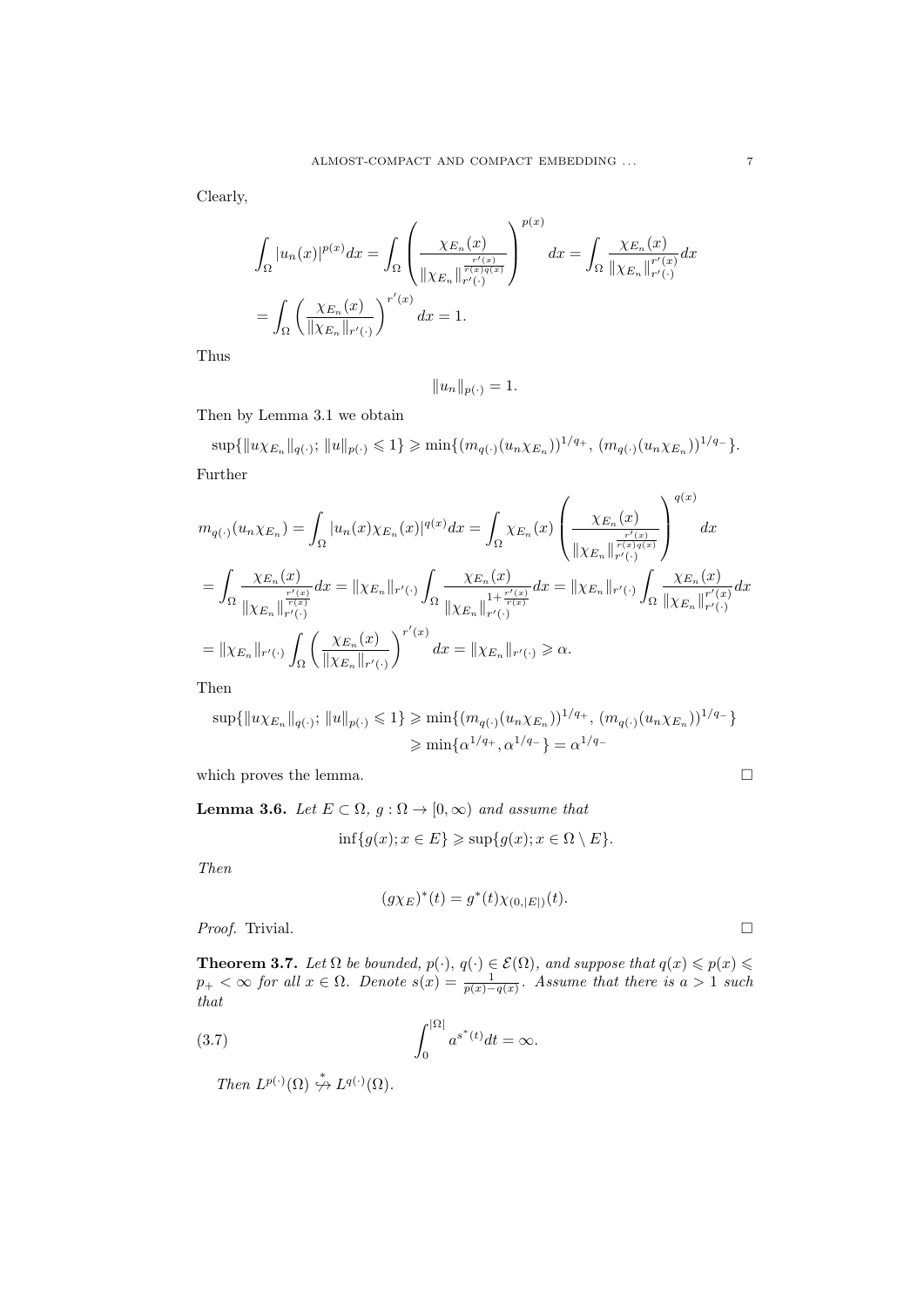*Proof.* Define  $E_n = \{x \in \Omega; s(x) \geq n\}$ . Assume for a moment that there exists  $n_0$ such that  $|E_{n_0}| = 0$ . Then

$$
s(x) = \frac{1}{p(x) - q(x)} < n_0
$$

almost everywhere and so we have for any  $a > 1$ 

$$
\int_0^{|\Omega|} a^{s^*(t)} dt \leqslant \int_0^{|\Omega|} a^{n_0} dt = a^{n_0} |\Omega| < \infty
$$

which is a contradiction with the assumption. So,  $|E_n| > 0$  for all n. Fix n and assume

(3.8) 
$$
\max\{\|\chi_{E_n}\|_{r'(\cdot)}^{p_+}, \|\chi_{E_n}\|_{r'(\cdot)}^{p_-}\}\leq \frac{1}{a}.
$$

Then

$$
(3.9) \t 1 = \int_{\Omega} \left( \frac{\chi_{E_n}(x)}{\|\chi_E\|_{r'(\cdot)}} \right)^{r'(x)} dx = \int_{\Omega} \left( \frac{\chi_{E_n}(x)}{\|\chi_{E_n}\|_{r'(\cdot)}^{p(x)}} \right)^{s(x)} dx
$$
  

$$
\geqslant \int_{E_n} \left( \frac{1}{\max\{\|\chi_{E_n}\|_{r'(\cdot)}^{p_+}, \|\chi_{E_n}\|_{r'(\cdot)}^{p_-}\}} \right)^{s(x)} dx \geqslant \int_{E_n} a^{s(x)} dx.
$$

Now, by the definition of  $E_n$  we have that  $s(x) \geq n$  on  $E_n$  and  $s(x) < n$  on  $\Omega \setminus E_n$ . This gives us  $a^{s(x)} \geq a^n$  on  $E_n$  and  $a^{s(x)} < a^n$  on  $\Omega \setminus E_n$ . Then we have by Lemma 3.6

$$
(a^{s(\cdot)}\chi_{E_n}(\cdot))^*(t) = (a^{s(\cdot)})^*(t)\chi_{(0,|E_n|)}(t) = a^{s^*(t)}\chi_{(0,|E_n|)}(t)
$$

which gives with (3.9)

$$
1 \geqslant \int_{E_n} a^{s(x)} dx = \int_{\Omega} a^{s(x)} \chi_{E_n}(x) dx = \int_0^{|\Omega|} (a^{s(\cdot)} \chi_{E_n}(\cdot))^*(t) dt
$$

$$
= \int_0^{|\Omega|} a^{s^*(t)} \chi_{(0,|E_n|)}(t) dt = \int_0^{|E_n|} a^{s^*(t)}(t) dt = \infty
$$

which is a contradiction. So, our assumption  $(3.8)$  is false and we have

$$
\max\{\|\chi_{E_n}\|_{r'(\cdot)}^{p_+}, \|\chi_{E_n}\|_{r'(\cdot)}^{p_-}\} > \frac{1}{a}
$$

which yields

$$
\|\chi_{E_n}\|_{r'(\cdot)} > \min\{a^{-1/p_+}, a^{-1/p_-}\} := b > 0.
$$

Thus, we have  $\|\chi_{E_n}\|_{r'(\cdot)} \geqslant b > 0$  for any n and Lemma 3.5 gives us  $L^{p(\cdot)}(\Omega) \stackrel{*}{\leftrightarrow}$  $L^{q(\cdot)}$  $(\Omega)$ .

Consider a special case. Let  $K \subset \Omega$  be compact with  $|K| = 0$ . Denote  $d_K(x) =$  $dist(x, K)$ . Set

(3.10) 
$$
K(t) = \{x \in \Omega; d_K(x) < t\}.
$$

Denote

(3.11)  $\varphi(t) = |K(t)|, t \in [0, \text{diam}(\Omega)].$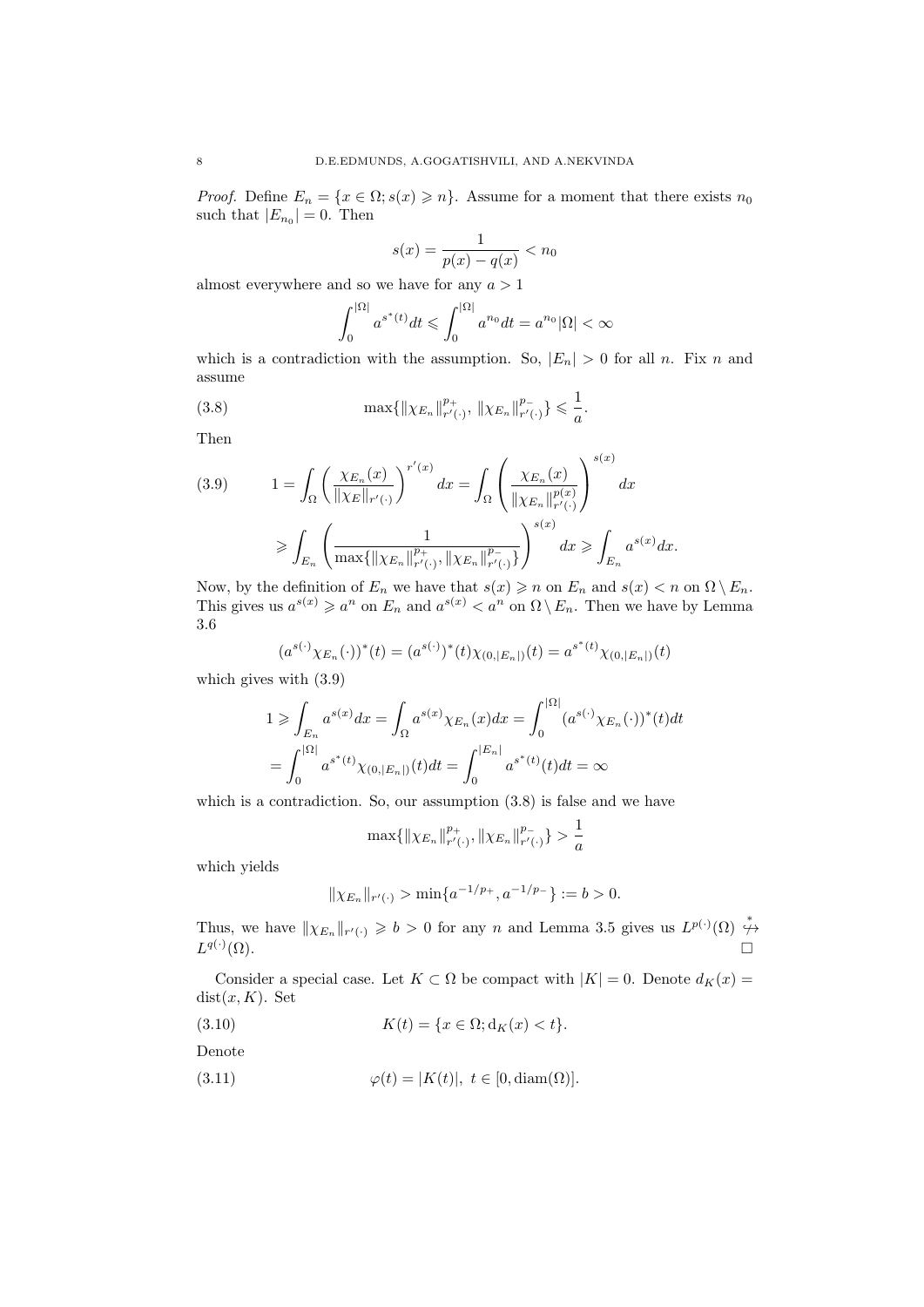Let  $\omega : [0, \text{diam}(\Omega)] \to \mathbb{R}$  be a decreasing continuous non-negative function,  $\omega_0 :=$  $\omega(\text{diam}(\Omega))$ . Let  $\omega^{-1}$  denote the inverse function to  $\omega$ .

**Lemma 3.8.** Let  $\Omega$  be bounded,  $p(\cdot), q(\cdot) \in \mathcal{E}(\Omega)$ , and suppose that  $q(x) \leqslant p(x) \leqslant$  $p_+ < \infty$  for all  $x \in \Omega$ . Assume that there is  $c > 0$  such that

$$
s(x) = \frac{1}{p(x) - q(x)} \leq c \omega(\mathrm{d}_K(x)), \ x \in \Omega,
$$

$$
\int_{\omega_0}^{\infty} \varphi(\omega^{-1}(y)) a^y dy < \infty \text{ for all } a > 1.
$$

Then  $L^{p(\cdot)}(\Omega) \stackrel{*}{\hookrightarrow} L^{q(\cdot)}(\Omega)$ .

*Proof.* Let  $a > 1$ . Then

$$
\int_{0}^{|\Omega|} a^{s^*(t)} dt = \int_{\Omega} a^{s(x)} dx \le \int_{\Omega} a^{c\omega(\mathrm{d}_K(x))} dx = \int_{0}^{\infty} |\{x; a^{c\omega(\mathrm{d}_K(x))} > \lambda\}| d\lambda
$$
  
\n
$$
= \int_{0}^{a^{c\omega_0}} |\{x; a^{c\omega(\mathrm{d}_K(x))} > \lambda\}| d\lambda + \int_{a^{c\omega_0}}^{\infty} |\{x; a^{c\omega(\mathrm{d}_K(x))} > \lambda\}| d\lambda
$$
  
\n
$$
= a^{c\omega_0} |\Omega| + c \ln a \int_{\omega_0}^{\infty} |\{x; a^{c\omega(\mathrm{d}_K(x))} > a^{c\gamma}\}| a^{c\gamma} dy
$$
  
\n
$$
= a^{c\omega_0} |\Omega| + c \ln a \int_{\omega_0}^{\infty} |\{x; \omega(\mathrm{d}_K(x)) > y\}| a^{c\gamma} dy
$$
  
\n
$$
= a^{c\omega_0} |\Omega| + c \ln a \int_{\omega_0}^{\infty} |\{x; \mathrm{d}_K(x)) < \omega^{-1}(y)\}| a^{c\gamma} dy
$$
  
\n
$$
= a^{c\omega_0} |\Omega| + c \ln a \int_{\omega_0}^{\infty} \varphi(\omega^{-1}(y)) a^{c\gamma} dy < \infty.
$$

By Theorem 3.4 we have  $L^{p(\cdot)}(\Omega) \stackrel{*}{\hookrightarrow} L^{q(\cdot)}(\Omega)$ .

## 4. Examples of Cantor sets

Let  ${a_k}_{k\in\mathbb{N}}$  be a given sequence of positive real numbers with

$$
\sum_{k=1}^{\infty} a_k = 1.
$$

Construct a generalized Cantor set by the following process. Set  $K_0 = [0, 1]$ . Omit in the first step from  $K_0$  a centered interval of length  $a_1$  to obtain a set  $K_1$ . We write

$$
K_1 = K_0 \setminus \left(\frac{1-a_1}{2}, \frac{1+a_1}{2}\right) = \left[0, \frac{1-a_1}{2}\right] \cup \left[\frac{1+a_1}{2}, 1\right] := J_0 \cup J_1.
$$

In the second step we omit from  $J_0$  and  $J_1$  centered intervals of length  $a_2/2$  to obtain  $K_2$ . Then

$$
K_2 = K_1 \setminus \left( \left( \frac{1 - a_1 - a_2}{2^2}, \frac{1 - a_1 + a_2}{2^2} \right) \cup \left( \frac{3 + a_1 - a_2}{2^2}, \frac{3 + a_1 + a_2}{2^2} \right) \right)
$$
  
=  $\left[ 0, \frac{1 - a_1 - a_2}{2^2} \right] \cup \left[ \frac{1 - a_1 + a_2}{2^2}, \frac{1 - a_1}{2} \right] \cup \left[ \frac{1 + a_1}{2}, \frac{3 + a_1 - a_2}{2^2} \right] \cup \left[ \frac{3 + a_1 + a_2}{2^2}, 1 \right]$   
:=  $J_{00} \cup J_{01} \cup J_{10} \cup J_{11}$ .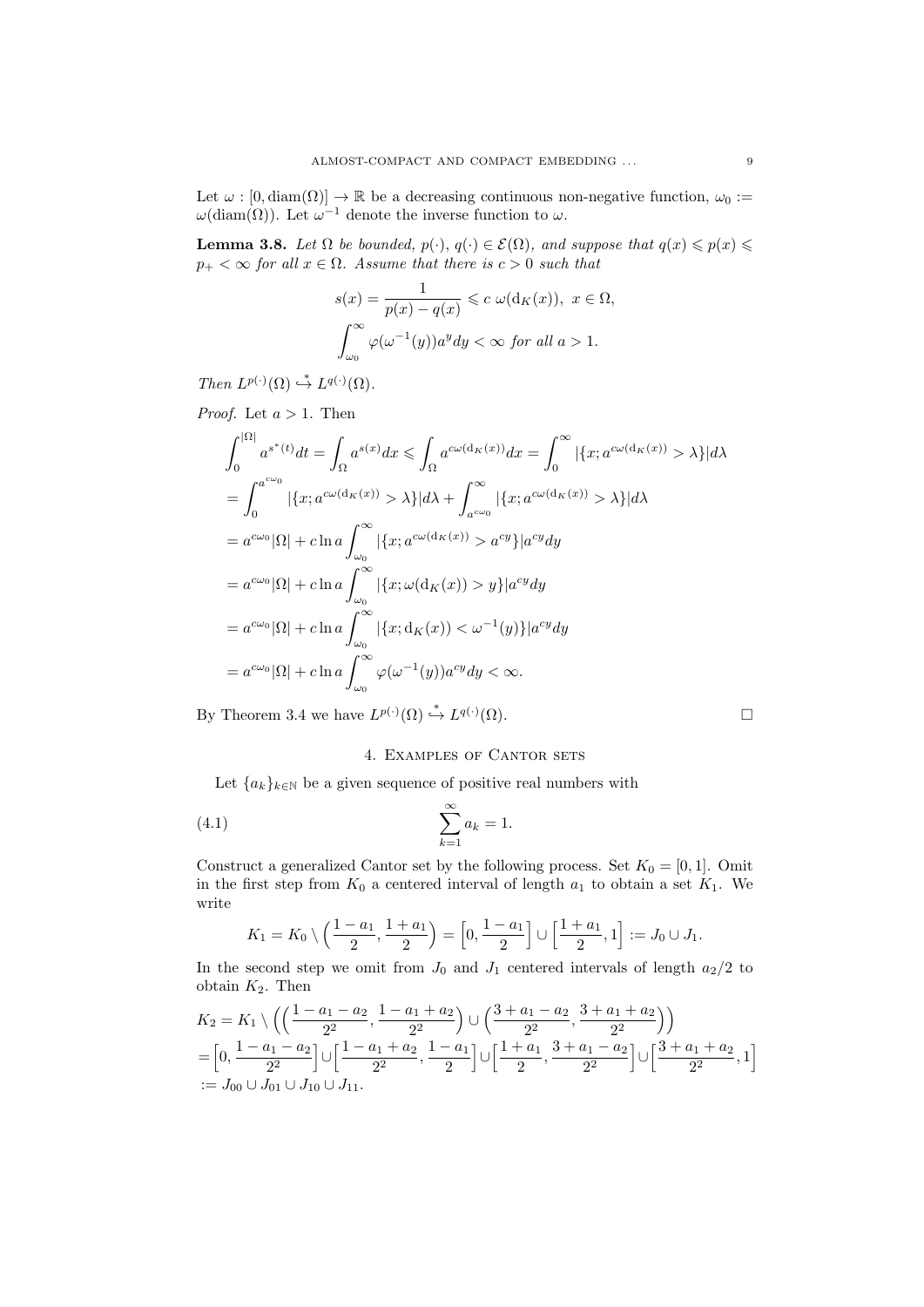We follow this process step by step to obtain sets  $K_n$ . Then  $K_n$  consists of  $2^n$ intervals  $J_{\alpha}$ ,  $\alpha \in \{0,1\}^n$ . Clearly,

(4.2) 
$$
|J_{\alpha}| = 2^{-n} \left( 1 - \sum_{k=1}^{n} a_k \right).
$$

Set

$$
K = \bigcap_{n=1}^{\infty} K_n.
$$

Clearly,  $K$  is a compact set and for each  $n$ 

$$
|K| \leqslant |K_n|
$$

which gives with (4.2)

$$
|K| \leqslant \sum_{\alpha \in \{0,1\}^n} |J_{\alpha}| = 2^n 2^{-n} \left( 1 - \sum_{k=1}^n a_k \right) = 1 - \sum_{k=1}^n a_k.
$$

Using  $(4.1)$  we have

$$
|K| = 0.
$$

Now, we will be interested in the behavior of the function  $|K(t)|$ .

**Lemma 4.1.** The function  $|K(\cdot)|$  is non-increasing and  $\lim_{t\to 0+} |K(t)| = 0$ .

*Proof.* The monotonicity of  $|K(\cdot)|$  is clear. Moreover,  $K(t) \searrow K$  and  $K(1) < \infty$ since K is compact. It is easily seen that  $\lim_{t\to 0_+} |K(t)| = 0$ .

**Lemma 4.2.** For each  $n \in \mathbb{N}$  let  $r_n, \varepsilon_n$  be given by

$$
r_n = 1 - \sum_{k=1}^n a_k;
$$
  

$$
\varepsilon_n = 2^{-n} \left( 1 - \sum_{k=1}^n a_k \right) = 2^{-n} r_n.
$$

Then

$$
r_n \leqslant |K(\varepsilon_n)| \leqslant 4r_n.
$$

*Proof.* Clearly,  $\varepsilon_n = |J_\alpha|$  for  $\alpha \in \{0,1\}^n$  and so,

$$
K(\varepsilon_n) \supset \bigcup_{\alpha \in \{0,1\}^n} J_\alpha
$$

which gives

$$
|K(\varepsilon_n)| \geqslant \sum_{\alpha \in \{0,1\}^n} |J_\alpha| = 2^n \varepsilon_n = r_n.
$$

For the right-hand inequality, denote by M the set of all endpoints of intervals  $J_{\alpha}$ ,  $\alpha \in \{0,1\}^n$ . The number of these points is  $2(1+2+2^2+\cdots+2^{n-1})=2(2^n-1)$ and

$$
K(\varepsilon_n) \subset \bigcup_{x \in M} (x - \varepsilon_n, x + \varepsilon_n).
$$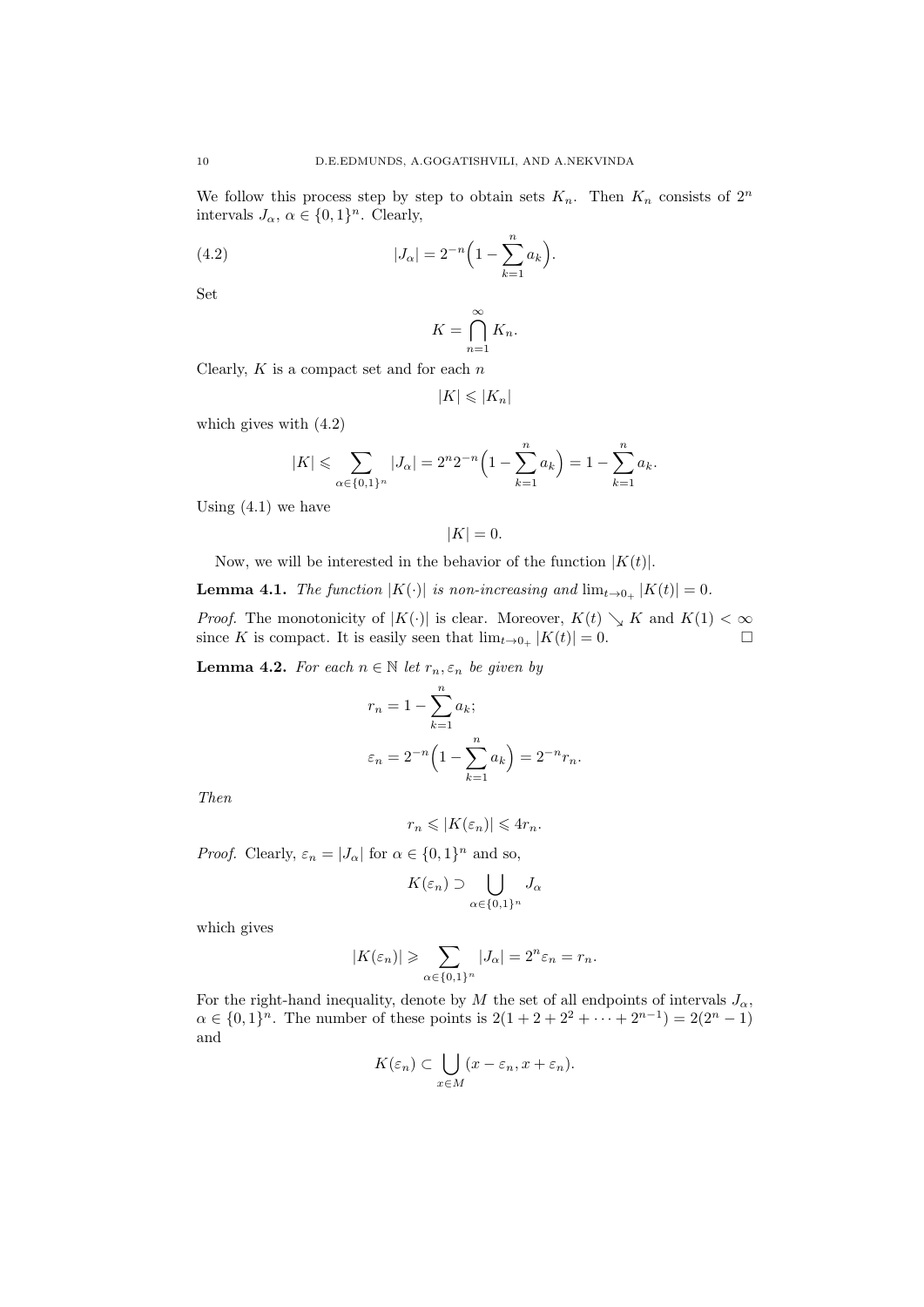Then

$$
|K(\varepsilon_n)| \leqslant \sum_{x \in M} 2\varepsilon_n = 2(2^n - 1)2\varepsilon_n \leqslant 4.2^n \varepsilon_n = 4r_n.
$$

One important case is obtained by choosing  $a_k = \frac{a^{k-1}}{(a+1)^k}$  where  $a > 0$ . When  $a = 2$  we obtain the classical Cantor set.

**Lemma 4.3.** Let  $a_k = \frac{a^{k-1}}{(a+1)^k}$  and set

$$
s = \frac{\ln(\frac{a}{a+1})}{\ln(\frac{a}{2(a+1)})}.
$$

Then there are positive constants  $c_1, c_2$  such that

$$
c_1t^s \leqslant |K(t)| \leqslant c_2t^s, \ t \in [0, \text{diam}(\Omega)].
$$

*Proof.* Let  $q = \frac{a}{a+1}$ . Then  $s = \frac{\ln q}{\ln(q/2)}$ . Clearly,

$$
r_n = 1 - \sum_{k=1}^n \frac{a^{k-1}}{(a+1)^k} = \left(\frac{a}{a+1}\right)^n = q^n,
$$
  

$$
\varepsilon_n = 2^{-n} \left(\frac{a}{a+1}\right)^n = 2^{-n} q^n
$$

and

$$
r_{n+1} = qr_n, \quad \varepsilon_{n+1} = \frac{q}{2}\varepsilon_n.
$$

It is easy to see that  $0 < s < 1$ .

Fix  $t \in [\varepsilon_{n+1}, \varepsilon_n]$ . By Lemmas 4.1 and 4.2 we know that

(4.3) 
$$
qr_n = r_{n+1} \leqslant |K(\varepsilon_{n+1})| \leqslant |K(t)| \leqslant |K(\varepsilon_n)| \leqslant 4r_n.
$$

Since  $q/2\varepsilon_n \leqslant t \leqslant \varepsilon_n$ , we have

$$
\ln q/2 + n \ln q/2 = \ln q/2 + \ln \varepsilon_n \leqslant \ln t \leqslant \ln \varepsilon_n = n \ln q/2
$$

which gives

$$
\frac{\ln t}{\ln q/2} \leqslant n \leqslant \frac{\ln t - \ln q/2}{\ln q/2}.
$$

This implies that

$$
t^{\frac{\ln q}{\ln q/2}}=q^{\frac{\ln t}{\ln q/2}}\leqslant r_n\leqslant q^{\frac{\ln t-\ln q/2}{\ln q/2}}=\frac{1}{q}\;t^{\frac{\ln q}{\ln q/2}}.
$$

By  $(4.3)$  we obtain

$$
qt^s \leqslant |K(t)| \leqslant \frac{4}{q} t^s.
$$

We recall the definition of the Riemann function

$$
\zeta(s) = \sum_{k=1}^{\infty} k^{-s}, \ s > 1.
$$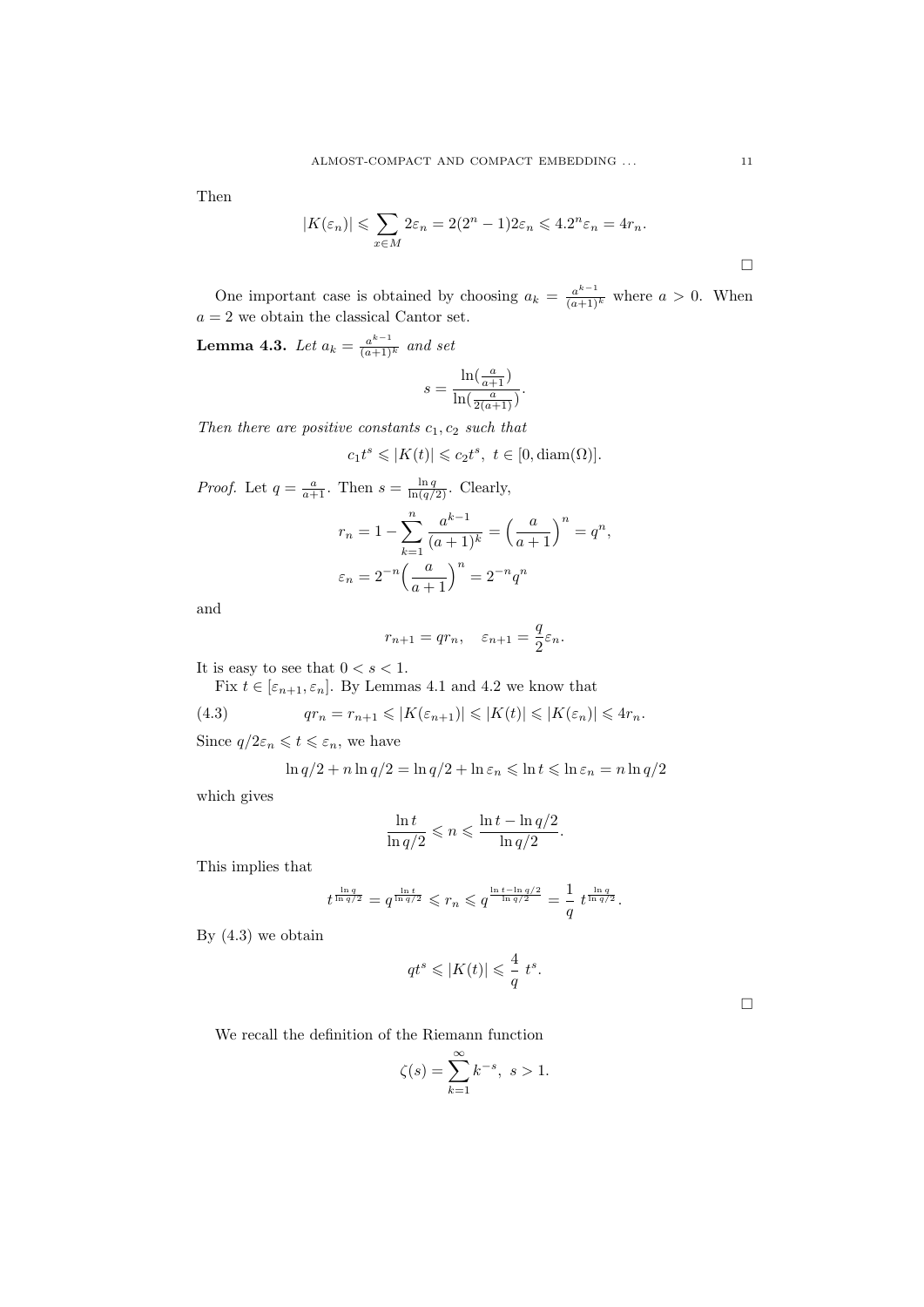**Lemma 4.4.** Let  $a_k = \frac{k^{-s}}{\zeta(s)}$  $\frac{k}{\zeta(s)}$ . Then there are positive constants  $c_1, c_2$  such that

$$
\frac{c_1}{(\ln(e/t))^{s-1}} \leqslant |K(t)| \leqslant \frac{c_2}{(\ln(e/t))^{s-1}}, \ t \in [0, \text{diam}(\Omega)].
$$

Proof. Clearly,

$$
r_n = 1 - \frac{1}{\zeta(s)} \sum_{k=1}^n k^{-s} = \frac{1}{\zeta(s)} \sum_{k=n+1}^\infty k^{-s}.
$$

It is easy to see that

$$
\frac{1}{\zeta(s)(s-1)(n+1)^{s-1}} = \frac{1}{\zeta(s)} \int_{n+1}^{\infty} x^{-s} ds \leq r_n
$$
  

$$
\leq \frac{1}{\zeta(s)} \int_{n}^{\infty} x^{-s} ds = \frac{1}{\zeta(s)(s-1)n^{s-1}}.
$$

This gives for  $n \geqslant 2$ 

$$
2^{1-s} \leqslant \frac{r_{n+1}}{r_n} \leqslant 1, \quad \ \ 2^{-s} \leqslant \frac{\varepsilon_{n+1}}{\varepsilon_n} \leqslant \frac{1}{2}.
$$

Fix  $t \in [\varepsilon_{n+1}, \varepsilon_n]$ . Then

(4.4)  $2^{1-s}r_n = r_{n+1} \leqslant |K(\varepsilon_{n+1})| \leqslant |K(t)| \leqslant |K(\varepsilon_n)| \leqslant 4r_n.$ 

We know

$$
2^{-s}\varepsilon_n \leqslant \varepsilon_{n+1} \leqslant t \leqslant \varepsilon_n
$$

which gives

$$
\frac{2^{-n}(n+1)^{1-s}}{\zeta(s)(s-1)} \leqslant \varepsilon_n \leqslant \frac{2^{-n}n^{1-s}}{\zeta(s)(s-1)}
$$

and consequently

$$
\frac{1}{2^s2^{s-1}}\frac{2^{-n}n^{1-s}}{\zeta(s)(s-1)}\leqslant t\leqslant \frac{2^{-n}n^{1-s}}{\zeta(s)(s-1)}.
$$

So, there are constants  $b_1$ ,  $b_2$  such that

$$
b_1 2^{-n} n^{1-s} \leqslant t \leqslant b_2 2^{-n} n^{1-s}.
$$

It yields

$$
\ln b_1 - n \ln 2 - (s - 1)n \le \ln b_1 - n \ln 2 - (s - 1) \ln n
$$
  
\$\le \ln t\$  
\$\le \ln b\_2 - n \ln 2 - (s - 1) \ln n \le \ln b\_2 - n \ln 2\$

and so

$$
\frac{\ln(b_1/t)}{\ln 2 + s - 1} \leqslant n \leqslant \frac{\ln(b_2/t)}{\ln 2}.
$$

Then

$$
|K(t)| \leq 4r_n = \frac{4}{\zeta(s)(s-1)n^{s-1}} \leq \frac{4(\ln 2 + s - 1)^{s-1}}{\zeta(s)(s-1)(\ln(b_1/t))^{s-1}} \leq \frac{c_2}{(\ln(e/t))^{s-1}}
$$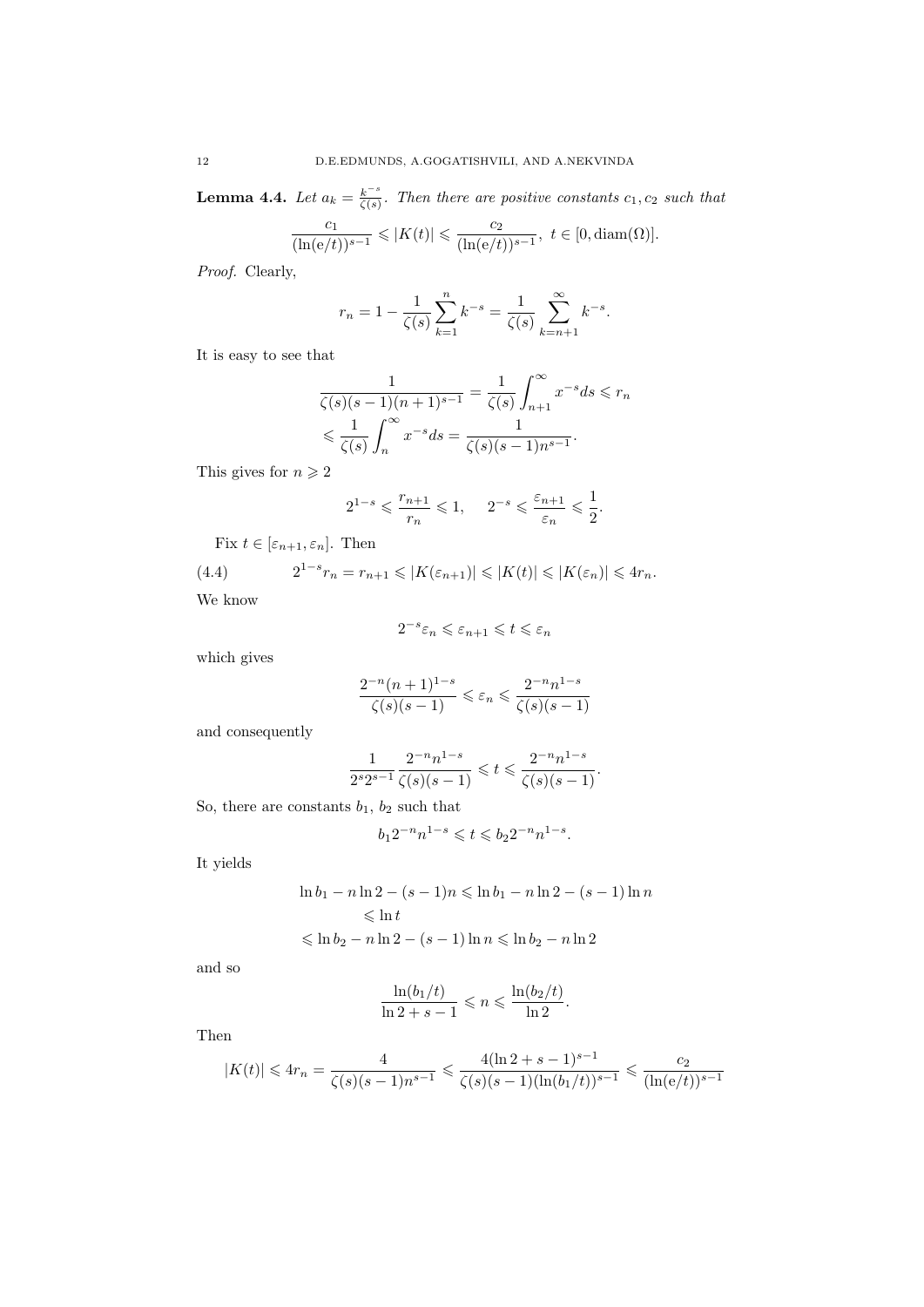Finally,

$$
|K(t)| \ge r_{n+1} \ge \frac{4}{\zeta(s)(s-1)(n+2)^{s-1}} \ge \frac{1}{\zeta(s)(s-1)} \left(\frac{n}{n+2}\right)^{s-1} \frac{1}{n^{s-1}}
$$
  

$$
\ge \frac{1}{3^{s-1}\zeta(s)(s-1)n^{s-1}} \ge \frac{(\ln 2)^{s-1}}{3^{s-1}\zeta(s)(s-1)(\ln(b_2/t))^{s-1}} \ge \frac{c_1}{(\ln(e/t))^{s-1}}.
$$

**Lemma 4.5.** Define a function  $\eta(s) = \sum_{k=1}^{\infty} \frac{1}{(k+1)\ln^{s}(k+1)}$ ,  $s > 1$ . Choose  $a_k = \frac{1}{\eta(s)} \frac{1}{(k+1)\ln^{s}(k+1)}$ . Then there are positive constants  $c_1$ ,  $c_2$  and b such that

 $c_1(\ln \ln(b/t))^{1-s} \leqslant |K(t)| \leqslant c_2(\ln \ln(b/t))^{1-s}.$ 

Proof. The proof is analogous to the previous one. Clearly,

$$
r_n = \sum_{k=n+1}^{\infty} \frac{1}{(k+1)\ln^s(k+1)}, \ \varepsilon_n = 2^{-n}r_n.
$$

By the integral criterion we have estimate

$$
\frac{1}{2(\varepsilon-1)\ln^{s-1} n} \leqslant r_n \leqslant \frac{1}{(\varepsilon-1)\ln^{s-1} n}, \quad n \geqslant 2.
$$

Fix 
$$
t \in [\varepsilon_{n+1}, \varepsilon_n]
$$
. Then

$$
\frac{1}{2(\varepsilon-1)2^{n+1}\ln^{s-1}(n+1)} \leqslant 2^{-n-1}r_{n+1} = \varepsilon_{n+1} \leqslant t \leqslant \varepsilon_n = 2^{-n}r_n \leqslant \frac{1}{(\varepsilon-1)2^n\ln^{s-1}n}.
$$

Since  $2^{n+1} \ln^{s-1}(n+1)$  is comparable with  $2^n \ln^{s-1} n$  for large n we can take positive contant  $b_1$ ,  $b_2$  such that

(4.5) 
$$
\frac{b_1}{2^n \ln^{s-1} n} \leqslant t \leqslant \frac{b_2}{2^n \ln^{s-1} n}.
$$

By Lemma 4.2 we have

$$
(4.6) \t\t\t\t r_{n+1} \leqslant |K(t)| \leqslant r_n
$$

and so there are two positive constants  $d_1, d_2$  with

$$
\frac{d_1}{\ln^{s-1} n} \leqslant |K(t)| \leqslant \frac{d_2}{\ln^{s-1} n}.
$$

By  $(4.5)$  we obtain

ln  $b_1 - n \ln 2 - (s - 1) \ln \ln n \le \ln t \le \ln b_2 - n \ln 2 - (s - 1) \ln \ln n$ which gives for some constants  $L_1, L_2$ 

$$
L_1 n \leqslant n \ln 2 + (s - 1) \ln \ln n \leqslant \ln \frac{b_2}{t},
$$
  

$$
\ln \frac{b_1}{t} \leqslant n \ln 2 + (s - 1) \ln \ln n \leqslant L_2 n.
$$

So

$$
\frac{1}{L_2} \ln \frac{b_1}{t} \leqslant n \leqslant \frac{1}{L_1} \ln \frac{b_2}{t}.
$$

This implies

$$
\left(\ln\left(\frac{1}{L_2}\ln\frac{b_1}{t}\right)\right)^{s-1} \leqslant \ln^{s-1} n \leqslant \left(\ln\left(\frac{1}{L_1}\ln\frac{b_2}{t}\right)\right)^{s-1}.
$$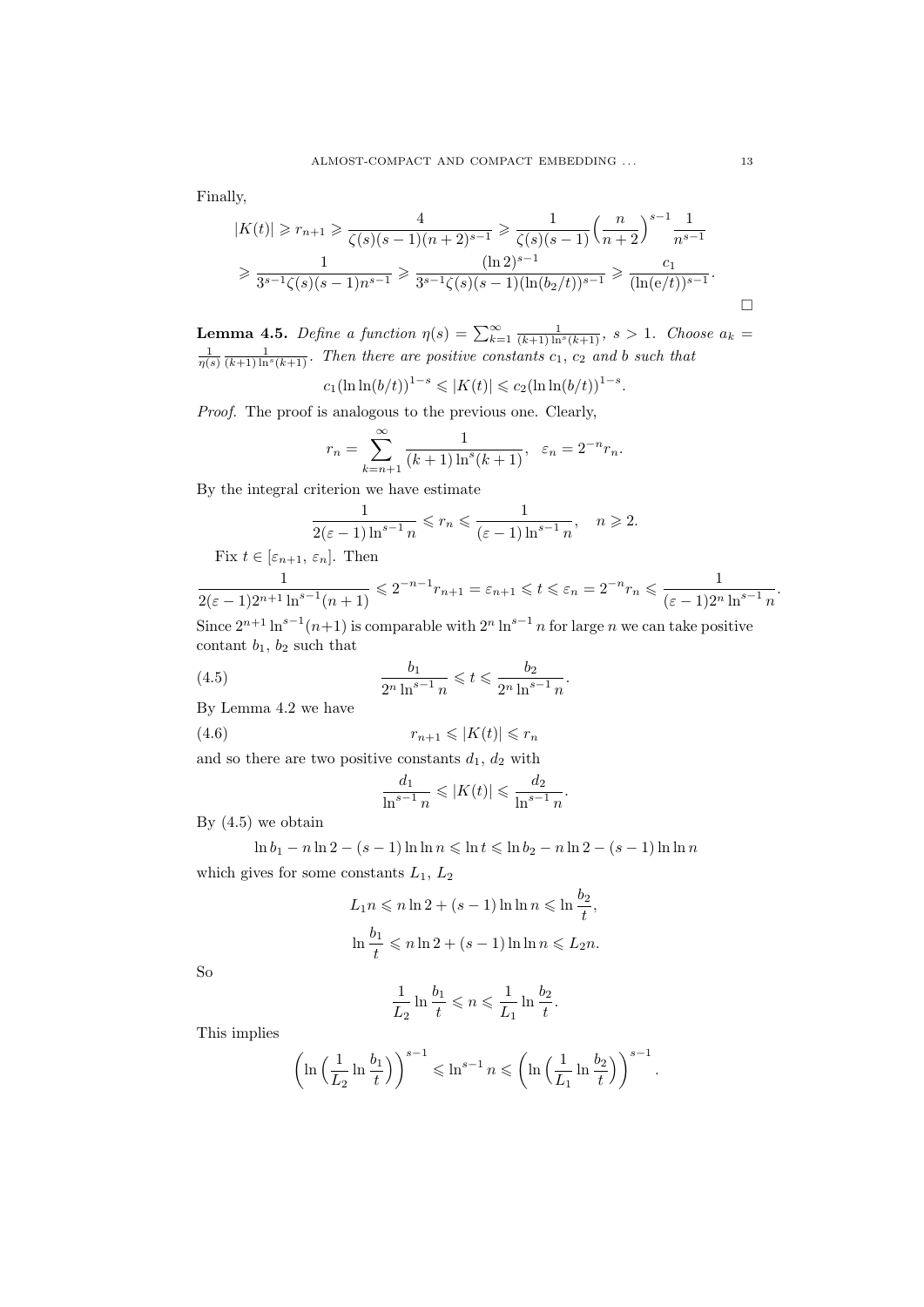Finally we can find  $c_1$ ,  $c_2$  and b such that

$$
c_1(\ln \ln(b/t))^{1-s} \leqslant |K(t)| \leqslant c_2(\ln \ln(b/t))^{1-s}.
$$

All Cantor sets are constructed on an interval [0, 1] so far. But we can construct Cantor sets in  $[0,1]^N$  as a cartesian product. But having  $|K(t)| = \varphi(t)$  we have  $|K^N(t)| \leqslant |K(t)|^N \leqslant \varphi^N(t)$ . In Lemmas 4.3, 4.4 and 4.5 we essentially get nothing new, the behavior of  $\varphi(t)$  stays qualitatively the same.

#### 5. Examples of almost compact embeddings

**Example 5.1.** Let  $\Omega$  be bounded,  $p(\cdot), q(\cdot) \in \mathcal{E}(\Omega)$ , and suppose that  $q(x) \leq$  $p(x) \leq p_+ < \infty$  for all  $x \in \Omega$ . Let  $K \subset \Omega$  be compact and let  $\varphi$  be given by (3.11). Suppose that  $\varphi(t) \leq C t^s$  for some  $C > 0$  and  $s \in (0, N]$ . Assume that  $\psi : [\omega_0, \infty) \to (0, \infty)$  satisfies

- (i)  $\frac{\psi(t)}{\ln t}$  is decreasing;
- (ii)  $\lim_{t\to\infty}\psi(t) = \infty;$
- (iii)  $s(x) := \frac{1}{p(x) q(x)} \leq \frac{\ln(1/\mathrm{d}_K(x))}{\psi(1/\mathrm{d}_K(x))}.$ Then  $L^{p(\cdot)}(\Omega) \stackrel{*}{\hookrightarrow} L^{q(\cdot)}(\Omega)$ .

*Proof.* Let  $a > 1$ . Set  $\omega(t) = \frac{\ln(1/t)}{\psi(1/t)}$ . Clearly,  $s(x) \leq \omega(d_K(x))$  by (iii). Using (ii) we have

$$
\frac{\omega(t)}{\ln(1/t)} = \frac{1}{\psi(1/t)} \to 0 \text{ for } t \to 0_+.
$$

Since  $\omega$  is decreasing by (i) on  $(0, 1/\omega_0)$  we can take an inverse function and write  $t = \omega^{-1}(y), y \in [\omega(1/\omega_0), \infty)$ . Then

(5.1) 
$$
\psi(1/\omega^{-1}(y)) = \frac{y}{\ln(1/\omega^{-1}(y))} \to 0 \text{ for } y \to \infty.
$$

This gives us

$$
\ln \frac{1}{\omega^{-1}(y)} = \frac{y}{\psi(1/\omega^{-1}(y))} \Rightarrow \omega^{-1}(y) = e^{-\frac{y}{\psi(1/\omega^{-1}(y))}}
$$

and consequently

$$
\int_{\omega_0}^{\infty} \varphi(\omega^{-1}(y)) a^y dy \leqslant C \int_{\omega_0}^{\infty} e^{-\frac{sy}{\psi(1/\omega^{-1}(y))}} e^{y \ln a} dy = C \int_{\omega_0}^{\infty} e^{y(\ln a - \frac{s}{\psi(1/\omega^{-1}(y))})} dy = I.
$$
  
By (5.1) we have  $\psi(1/\omega^{-1}(y)) \to 0$  for  $y \to \infty$  and so,  $\ln a - \frac{s}{\psi(1/\omega^{-1}(y))} \leqslant -1$  for

large y which implies  $I < \infty$ . Now, Lemma 3.8 gives  $L^{p(\cdot)}(\Omega) \stackrel{*}{\hookrightarrow} L^{q(\cdot)}(\Omega)$ . □

**Example 5.2.** Let  $\Omega$  be bounded,  $p(\cdot), q(\cdot) \in \mathcal{E}(\Omega)$ , and suppose that  $q(x) \leq$  $p(x) \leq p_+ < \infty$  for all  $x \in \Omega$ . Let  $K \subset \Omega$  be compact and let  $\varphi$  be given by (3.11) and  $\varphi(t) \leq C(\ln(e/t))^{1-s}$  for some  $C > 0$  and  $s > 1$ . Assume that  $\psi : [\omega_0, \infty) \to (0, \infty)$  satisfies

(i)  $\frac{\psi(t)}{\ln \ln t}$  is decreasing;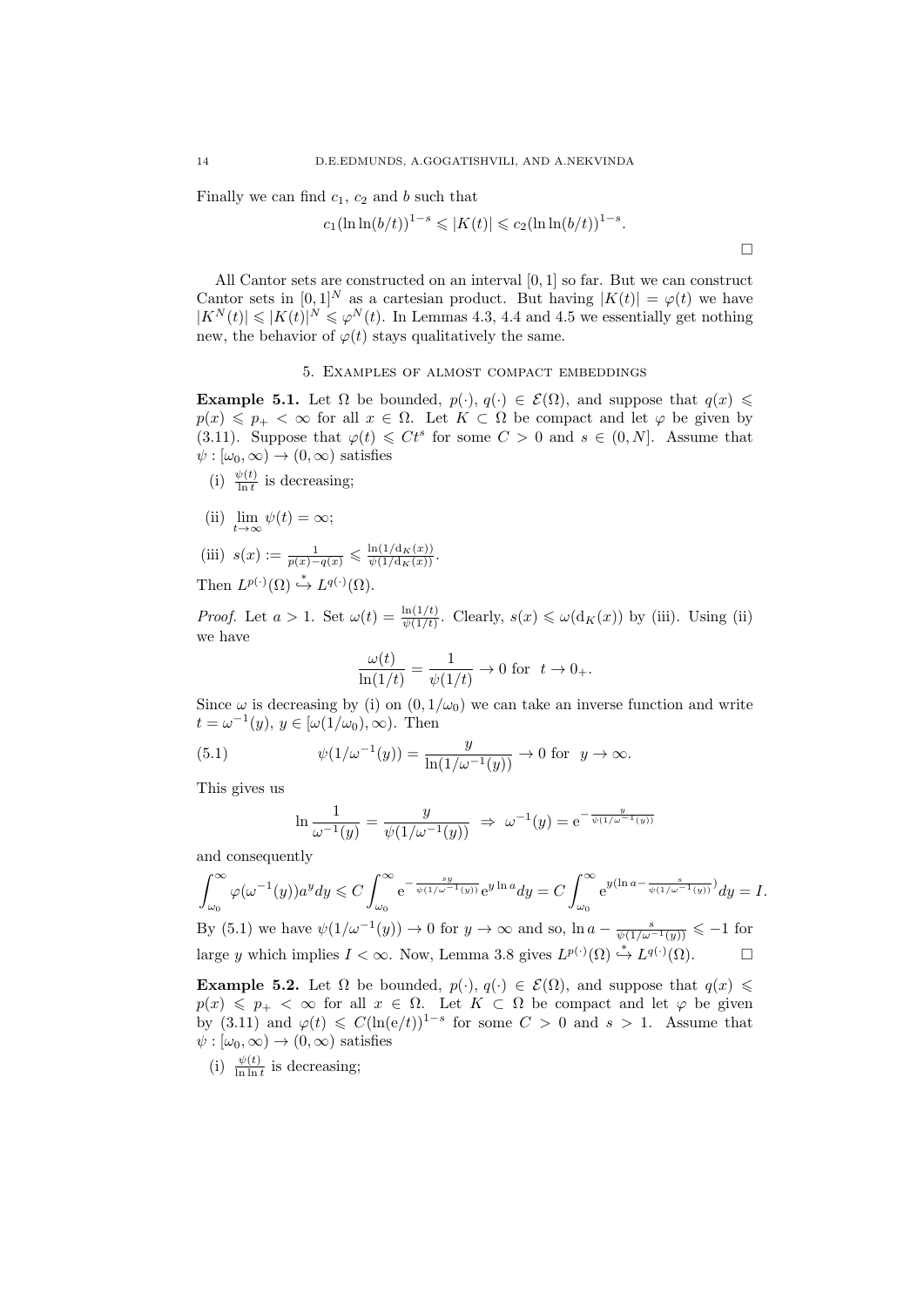- (ii)  $\lim_{t \to \infty} \psi(t) = \infty;$
- (iii)  $s(x) := \frac{1}{p(x) q(x)} \leq \frac{\ln \ln(1/\mathrm{d}_K(x))}{\psi(1/\mathrm{d}_K(x))}.$
- Then  $L^{p(\cdot)}(\Omega) \stackrel{*}{\hookrightarrow} L^{q(\cdot)}(\Omega)$ .

*Proof.* Let  $a > 1$ . Set  $\omega(t) = \frac{\ln \ln(1/t)}{\psi(1/t)}$ . Clearly,  $s(x) \leq \omega(d_K(x))$  by (iii). Using (ii) we have

$$
\frac{\omega(t)}{\ln \ln(1/t)} = \frac{1}{\psi(1/t)} \to 0 \text{ for } t \to 0_+.
$$

Since  $\omega$  is decreasing by (i) on  $(0, 1/\omega_0)$  we can take an inverse function and write  $t = \omega^{-1}(y), y \in [\omega(1/\omega_0), \infty)$ . Then

(5.2) 
$$
\psi(1/\omega^{-1}(y)) = \frac{y}{\ln \ln(1/\omega^{-1}(y))} \to 0 \text{ for } y \to \infty.
$$

It gives us

$$
\ln \ln \frac{1}{\omega^{-1}(y)} = \frac{y}{\psi(1/\omega^{-1}(y))} \implies \frac{1}{\omega^{-1}(y)} = \exp(\exp(y/\psi(1/\omega^{-1}(y))))
$$

and consequently

$$
\int_{\omega_0}^{\infty} \varphi(\omega^{-1}(y)) a^y dy = \int_{\omega_0}^{\infty} \left( \ln \frac{1}{\omega^{-1}(y)} \right)^{1-s} a^y dy = \int_{\omega_0}^{\infty} e^{(1-s) \ln \ln \frac{1}{\omega^{-1}(y)}} e^{y \ln a} dy
$$
  
\$\leqslant c \int\_{\omega\_0}^{\infty} e^{(1-s) \frac{y}{\psi(1/\omega^{-1}(y))}} e^{y \ln a} dy = c \int\_{\omega\_0}^{\infty} e^{y(\ln a + \frac{1-s}{\psi(1/\omega^{-1}(y))})} dy = I.

By (5.2) we have  $\psi(1/\omega^{-1}(y)) \to 0$  for  $y \to \infty$  and so,  $\ln a + \frac{1-s}{\psi(1/\omega^{-1}(y))} \le -1$  for large y which implies  $I < \infty$ . Now, Lemma 3.8 gives  $L^{p(\cdot)}(\Omega) \stackrel{*}{\hookrightarrow} L^{q(\cdot)}(\Omega)$ .  $\Box$ 

**Example 5.3.** Let  $\Omega \in \mathcal{C}^{0,1}$ ,  $p(\cdot), q(\cdot) \in \mathcal{E}(\Omega)$ , and suppose that  $1 \leq p(x) \leq p_+$  $N, 1 \leq q(x) \leq p^{\#}(x)$  for all  $x \in \Omega$ . Let  $K \subset \mathbb{R}^N$ ,  $\varphi$  be given by (3.11) and  $\varphi(t) \leq$  $C(\ln \ln \ln(e^e/t))^{1-s}$  for some  $C > 0$  and  $s > 1$ . Assume that  $\psi : [\omega_0, \infty) \to (0, \infty)$ satisfies

- (i)  $\frac{\psi(t)}{\ln \ln \ln t}$  is decreasing;
- (ii)  $\lim_{t \to \infty} \psi(t) = \infty;$
- (iii)  $s(x) := \frac{1}{p(x) q(x)} \leq \frac{\ln \ln \ln(1/d_K(x))}{\psi(1/d_K(x))}.$ Then  $L^{p(\cdot)}(\Omega) \stackrel{*}{\hookrightarrow} L^{q(\cdot)}(\Omega)$ .

*Proof.* Let  $a > 1$ . Set  $\omega(t) = \frac{\ln \ln \ln(1/t)}{\psi(1/t)}$ . Clearly,  $s(x) \leq \omega(d_K(x))$  by (iii). Using (ii) we have

$$
\frac{\omega(t)}{\ln\ln\ln(1/t)} = \frac{1}{\psi(1/t)} \to 0 \text{ for } t \to 0_+.
$$

Since  $\omega$  is strictly monotone by (i) on  $(0, 1/\omega_0)$  we can take an inverse function and write  $t = \omega^{-1}(y), y \in [\omega(1/\omega_0), \infty)$ . Then

(5.3) 
$$
\psi(1/\omega^{-1}(y)) = \frac{y}{\ln \ln \ln(1/\omega^{-1}(y))} \to 0 \text{ for } y \to \infty.
$$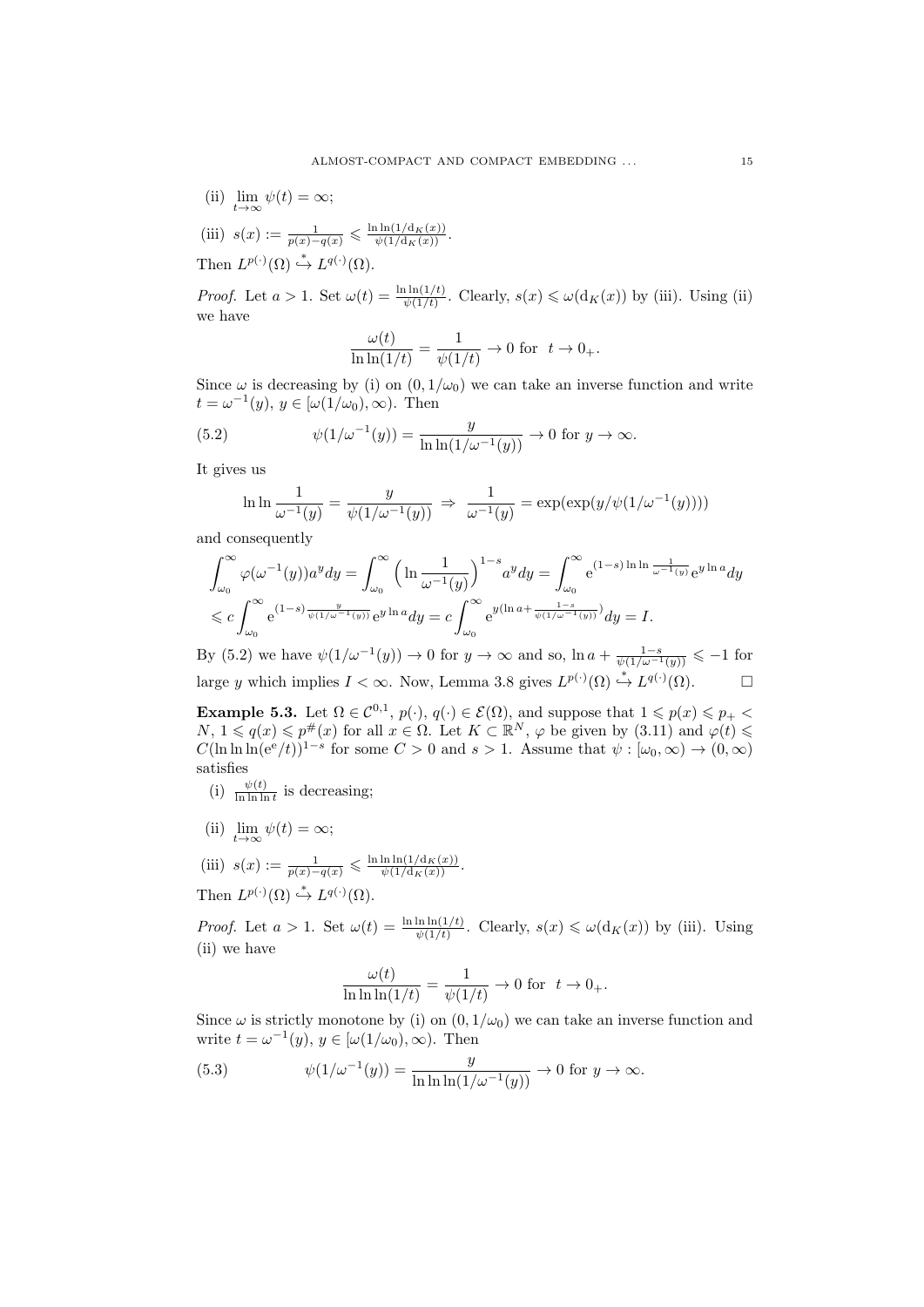Thus

$$
\ln \ln \ln \frac{1}{\omega^{-1}(y)} = \frac{y}{\psi(1/\omega^{-1}(y))} \Rightarrow \frac{1}{\omega^{-1}(y)} = \exp(\exp(\exp(y/\psi(1/\omega^{-1}(y))))
$$

and consequently

$$
\int_{\omega_0}^{\infty} \varphi(\omega^{-1}(y)) a^y dy = \int_{\omega_0}^{\infty} \left( \ln \ln \frac{1}{\omega^{-1}(y)} \right)^{1-s} a^y dy = \int_{\omega_0}^{\infty} e^{(1-s) \ln \ln \ln \frac{1}{\omega^{-1}(y)}} e^{y \ln a} dy
$$
  
\$\leqslant c \int\_{\omega\_0}^{\infty} e^{(1-s) \frac{y}{\psi(1/\omega^{-1}(y))}} e^{y \ln a} dy = c \int\_{\omega\_0}^{\infty} e^{y(\ln a + \frac{1-s}{\psi(1/\omega^{-1}(y))})} dy = I.

By (5.3) we have  $\psi(1/\omega^{-1}(y)) \to 0$  for  $y \to \infty$  and so,  $\ln a + \frac{1-s}{\psi(1/\omega^{-1}(y))} \le -1$  for large y which implies  $I < \infty$ . Now, Lemma 3.8 gives  $L^{p(\cdot)}(\Omega) \stackrel{*}{\hookrightarrow} L^{q(\cdot)}(\Omega)$ .  $\Box$ 

### 6. Compact embeddings between variable Sobolev and variable Lebesgue spaces

First of all we establish a necessary condition for an embedding to be compact.

**Lemma 6.1.** Let  $B_r = B(0,r)$  denote the ball in  $\mathbb{R}^N$  centered at 0 with radius r. Assume  $M \subset B_r$  and  $s \in \mathbb{R}$  are such that  $|B_r \setminus B_s| \leq |M|$ . Suppose that  $\varphi: (0, r] \to \mathbb{R}$  is non-negative and non-increasing and set  $\psi(x) = \varphi(|x|)$ ,  $x \in B_r$ . Then

$$
\int_M \psi(x)dx \geqslant \int_{B_r \backslash B_s} \psi(x)dx.
$$

*Proof.* By the assumption  $|B_r \setminus B_s| \leq |M|$  we have

$$
|(B_r \setminus B_s) \setminus M| + |(B_r \setminus B_s) \cap M| = |(B_r \setminus B_s)| \leq |M|
$$
  
= 
$$
|(B_r \setminus B_s) \cap M| + |M \cap B_s|.
$$

and consequently

$$
|M \cap B_s| \geqslant |(B_r \setminus B_s) \setminus M|.
$$

By the assumptions on  $\psi$  we have  $\psi(x) \geq \psi(y)$  for every  $x \in B_s$  and every  $y \in$  $B_r \setminus B_s$ . This implies

$$
\int_M \psi(x)dx = \int_{M \cap B_s} \psi(x)dx + \int_{(B_r \setminus B_s) \cap M} \psi(x)dx
$$
\n
$$
\geq \frac{|M \cap B_s|}{|(B_r \setminus B_s) \setminus M|} \int_{(B_r \setminus B_s) \setminus M} \psi(x)dx + \int_{(B_r \setminus B_s) \cap M} \psi(x)dx
$$
\n
$$
\geq \int_{(B_r \setminus B_s) \setminus M} \psi(x)dx + \int_{(B_r \setminus B_s) \cap M} \psi(x)dx
$$
\n
$$
= \int_{B_r \setminus B_s} \psi(x)dx.
$$

which finishes the proof.  $\Box$ 

**Theorem 6.2.** Let p,  $q \in \mathcal{E}(\Omega)$ ,  $1 \leq p(x) \leq p_+ < N$  on  $\Omega$  and let  $p(\cdot)$  satisfy (2.2),  $1 \leqslant q(x) \leqslant p^{\#}(x)$  and let  $M = \{x \in \Omega; \ p(x) = q(x)\}.$  Assume  $W^{1,p(\cdot)}(\Omega) \hookrightarrow \hookrightarrow L^{q(\cdot)}(\Omega).$ 

Then  $|M| = 0$ .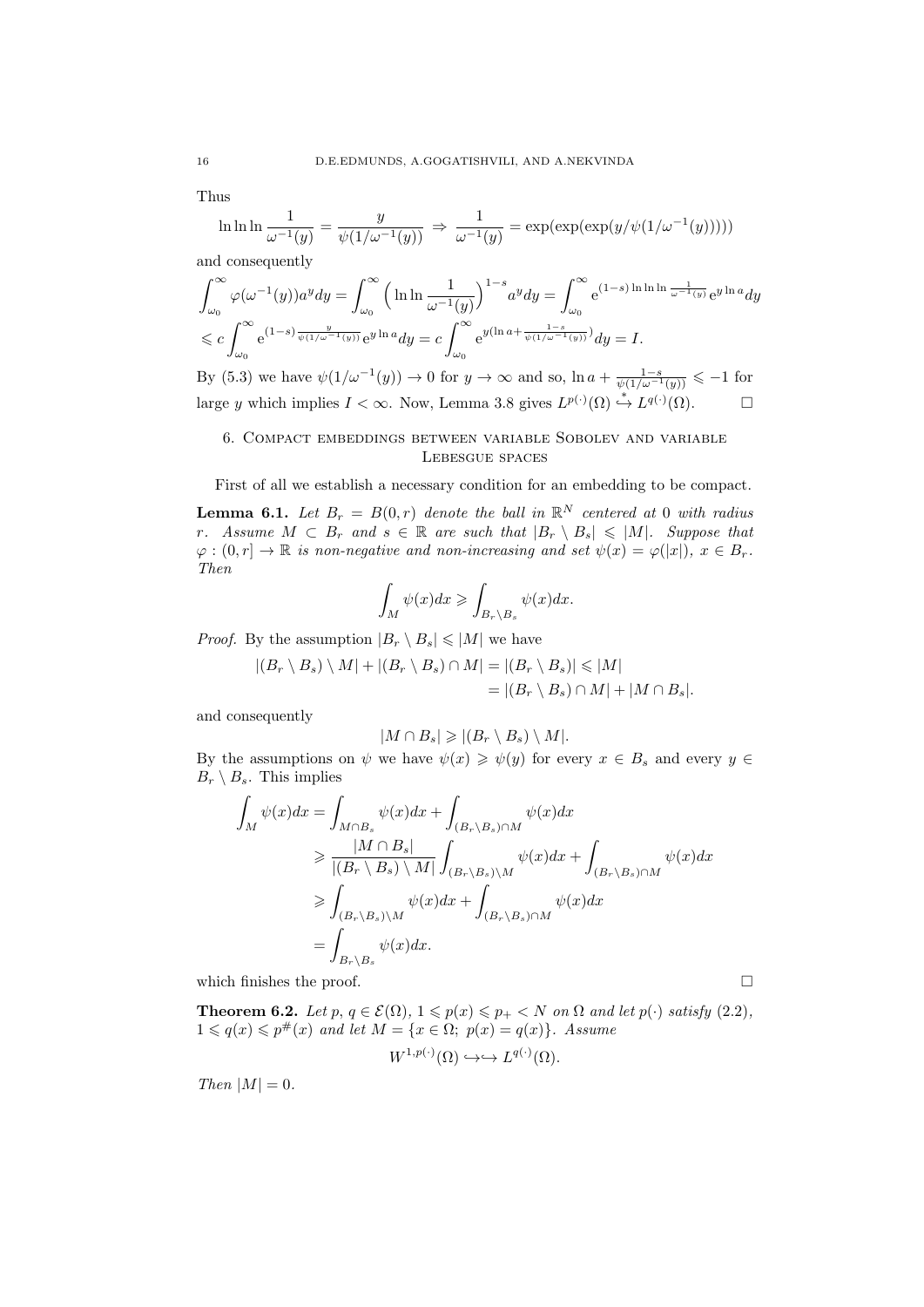$$
p^\varepsilon_- = \inf \{p(x); x \in B(x_0, \varepsilon)\}, \quad p^\varepsilon_+ = \sup \{p(x); x \in B(x_0, \varepsilon)\}
$$

and define a function  $u_\varepsilon$  by

$$
u_{\varepsilon}(x)=\varepsilon^{\frac{p^{\varepsilon}_- - N}{p^{\varepsilon}_-}}(1-|x|/\varepsilon)\chi_{B(x_0,\varepsilon)}(x).
$$

Clearly,

$$
|\nabla u_{\varepsilon}(x)| = \varepsilon^{\frac{p^{\varepsilon} - N}{p^{\varepsilon}}}\ 1/\varepsilon\ \chi_{B(x_0,\varepsilon)}(x) = \varepsilon^{-\frac{N}{p^{\varepsilon}}}\ \chi_{B(x_0,\varepsilon)}(x).
$$

First we prove that the set  $\{u_{\varepsilon}\}\)$  is bounded in  $W^{1,p(\cdot)}(\Omega)$  for  $\varepsilon \leq 1$ . Plainly,

$$
\begin{aligned} &\int_\Omega |u_\varepsilon(x)|^{p(x)}dx=\int_{B(x_0,\varepsilon)}\varepsilon^{\frac{p^\varepsilon_- -N}{p^\varepsilon_-}p(x)}(1-|x|/\varepsilon)^{p(x)}dx\\ &\leqslant \int_{B(x_0,\varepsilon)}\varepsilon^{p(x)}\varepsilon^{-\frac{N}{p^\varepsilon_-}p(x)}dx\leqslant \int_{B(x_0,\varepsilon)}\varepsilon^{-\frac{N}{p^\varepsilon_-}p(x)}dx:=I_\varepsilon. \end{aligned}
$$

Moreover,

$$
\int_{\Omega}|\nabla u_{\varepsilon}(x)|^{p(x)}dx\leqslant \int_{B(x_0,\varepsilon)}\varepsilon^{-\frac{N}{p^{\varepsilon}_{-}}p(x)}dx:=I_{\varepsilon}.
$$

Now,

$$
I_{\varepsilon} = \int_{B(x_0,\varepsilon)} \varepsilon^{-\frac{N}{p^{\varepsilon}}(p(x)-p^{\varepsilon})} \varepsilon^{-N} dx = \int_{B(x_0,\varepsilon)} e^{-\frac{N}{p^{\varepsilon}}(p(x)-p^{\varepsilon})\ln \varepsilon} \varepsilon^{-N} dx
$$
  
= 
$$
\int_{B(x_0,\varepsilon)} e^{\frac{N}{p^{\varepsilon}}(p(x)-p^{\varepsilon})\ln(1/\varepsilon)} \varepsilon^{-N} dx.
$$

From the log-Lipschitz condition (2.2) we have

$$
(p(x)-p_-^\varepsilon)\ln(1/\varepsilon)\leqslant C
$$

and so

$$
I_\varepsilon\leqslant \int_{B(x_0,\varepsilon)} {\rm e}^{\frac{C N}{p_-^\varepsilon}} \varepsilon^{-N} dx\leqslant {\rm e}^{CN} \int_{B(x_0,\varepsilon)} \varepsilon^{-N} dx:=A.
$$

This immediately implies that  $||u_{\varepsilon}||_{W^{1,p(\cdot)}(\Omega)}$  is bounded for  $\varepsilon \leq 1$ . Now fix  $\varepsilon_0$  such that for all  $\varepsilon \leq \varepsilon_0$  we have

$$
|B(x_0,\varepsilon) \cap M| \geqslant |B(x_0,7\varepsilon/8)|.
$$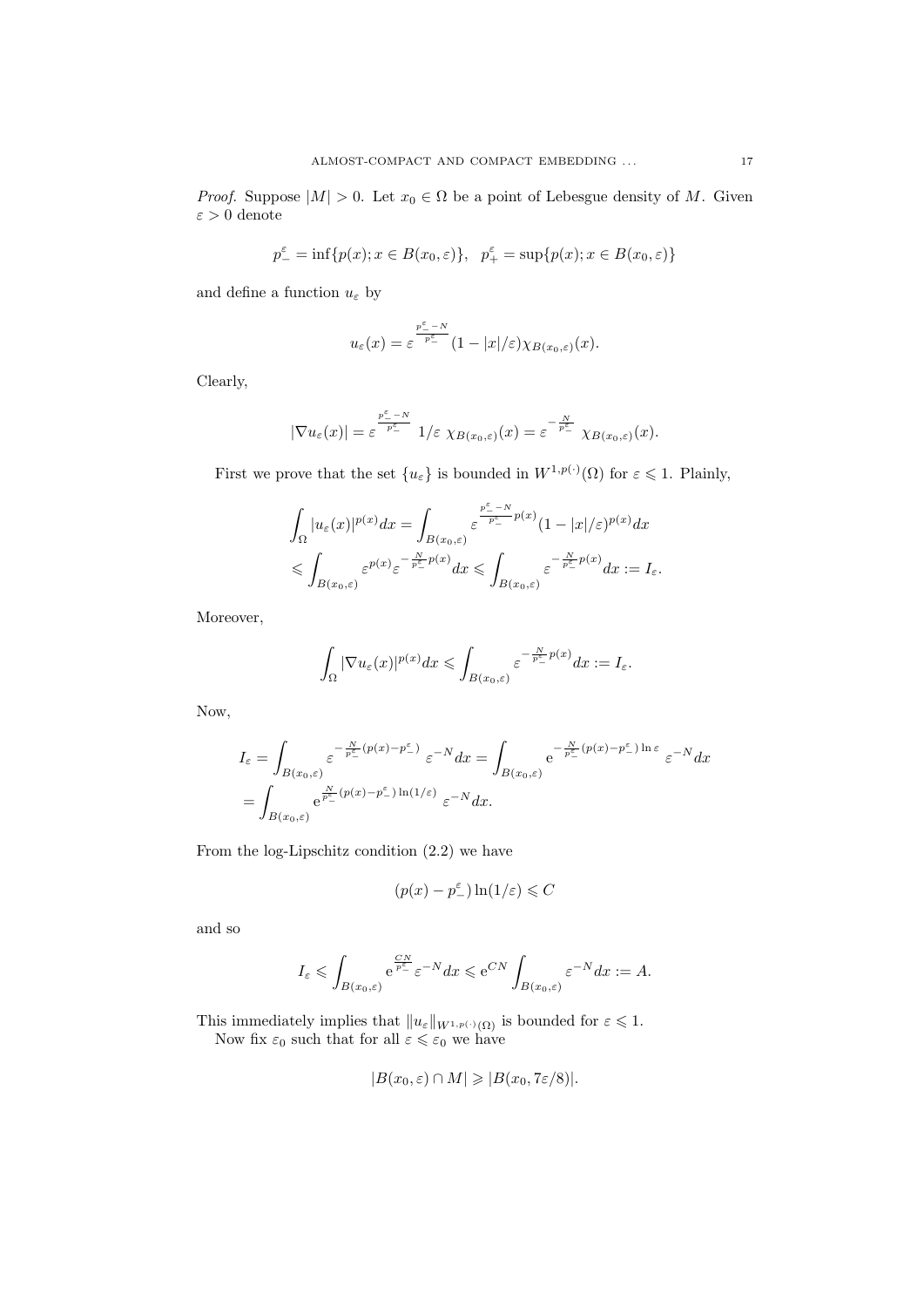Fix for a moment  $\varepsilon \leqslant \varepsilon_0$ . Then

$$
A_{\varepsilon} := \int_{(B(x_0,\varepsilon)\backslash B(x_0,3/4\varepsilon)\cap M)} (1-|x|/\varepsilon)^{p^{\#}(x)} \left(\varepsilon^{\frac{p^{\varepsilon}-N}{p^{\varepsilon}}}\right)^{p^{\#}(x)} dx
$$
  
\n
$$
\geq \int_{(B(x_0,\varepsilon)\backslash B(x_0,3/4\varepsilon)\cap M)} (1-|x|/\varepsilon)^{p^{\#}(x)} \varepsilon^{\frac{p^{\varepsilon}-N}{p^{\varepsilon}}(p^{\varepsilon})^{\#}} dx
$$
  
\n
$$
= \int_{(B(x_0,\varepsilon)\backslash B(x_0,3/4\varepsilon)\cap M)} (1-|x|/\varepsilon)^{p^{\#}(x)} \varepsilon^{\frac{p^{\varepsilon}-N}{p^{\varepsilon}}\frac{Np^{\varepsilon}}{N-p^{\varepsilon}}}\frac{dx}{N^{\varepsilon}-N^{\varepsilon}}
$$
  
\n
$$
\geq \int_{(B(x_0,\varepsilon)\backslash B(x_0,3/4\varepsilon)\cap M)} (1-|x|/\varepsilon)^{p^{\#}(x)} \varepsilon^{-N} dx := B_{\varepsilon}.
$$

By Lemma 6.1 we have

$$
B_{\varepsilon} \geqslant \int_{(B(x_0,\varepsilon)\backslash B(x_0,7/8 \varepsilon))} (1-|x|/\varepsilon)^{(p_{+}^{\varepsilon})^{\#}} \varepsilon^{-N} dx
$$
  
\n
$$
= \sigma_N \varepsilon^{-N} \int_{7/8 \varepsilon}^{\varepsilon} (1-r/\varepsilon)^{(p_{+}^{\varepsilon})^{\#}} r^{N-1} dr
$$
  
\n
$$
\geqslant \sigma_N \varepsilon^{-N} \int_{14/16 \varepsilon}^{15/16 \varepsilon} (1-(15\varepsilon/16)/\varepsilon)^{(p_{+}^{\varepsilon})^{\#}} r^{N-1} dr
$$
  
\n
$$
= \sigma_N (1/16)^{(p_{+}^{\varepsilon})^{\#}} \varepsilon^{-N} \int_{14/16 \varepsilon}^{15/16 \varepsilon} r^{N-1} dr := K.
$$

 $\sigma_N$  denotes the area of N-dimensional unit sphere  $S^N$ .

Denote  $\varepsilon_n = (3/4)^n \varepsilon_0$  and consider the corresponding sequence  $u_{\varepsilon_n}(x)$ . Let  $m > n$ . Then  $u_m(x) = 0$  for  $x \in B(x_0, \varepsilon_n) \setminus B(x_0, \varepsilon_m)$  and so,

$$
\int_{\Omega} |u_m(x) - u_n(x)|^{q(x)} dx = \int_{B(x_0, \varepsilon_n)} |u_m(x) - u_n(x)|^{q(x)} dx
$$
\n
$$
\geq \int_{B(x_0, \varepsilon_n) \backslash B(x_0, \varepsilon_m)} |u_n(x)|^{q(x)} dx = \int_{(B(x_0, \varepsilon_n) \backslash B(x_0, 3/4 \varepsilon_n)) \cap M} |u_n(x)|^{q(x)} dx
$$
\n
$$
= \int_{(B(x_0, \varepsilon_n) \backslash B(x_0, 3/4 \varepsilon_n)) \cap M} |u_n(x)|^{p^{*}(x)} dx \geq K.
$$

Hence, there is a constant  $L > 0$  such that

$$
||u_m - u_n||_{L^{q(\cdot)}(\Omega)} \geqslant L
$$

and the embedding  $W^{1,p(\cdot)}(\Omega) \hookrightarrow \hookrightarrow L^{q(\cdot)}(\Omega)$  is not compact.

The next lemma is proved in [2] (see Corollary 8.3.2.).

**Lemma 6.3.** Let  $\Omega \in \mathcal{C}^{0,1}$ ,  $p, q \in \mathcal{E}(\Omega)$  and  $p(\cdot)$  satisfies the log-Hölder condition (2.2). Assume that for all  $x \in \Omega$ 

$$
1 \leqslant p(x) \leqslant p_+ < N.
$$

Then  $W^{1,p(\cdot)}(\Omega) \hookrightarrow L^{p^{\#}(\cdot)}(\Omega)$  where  $p^{\#}(x)$  is given in (1.6).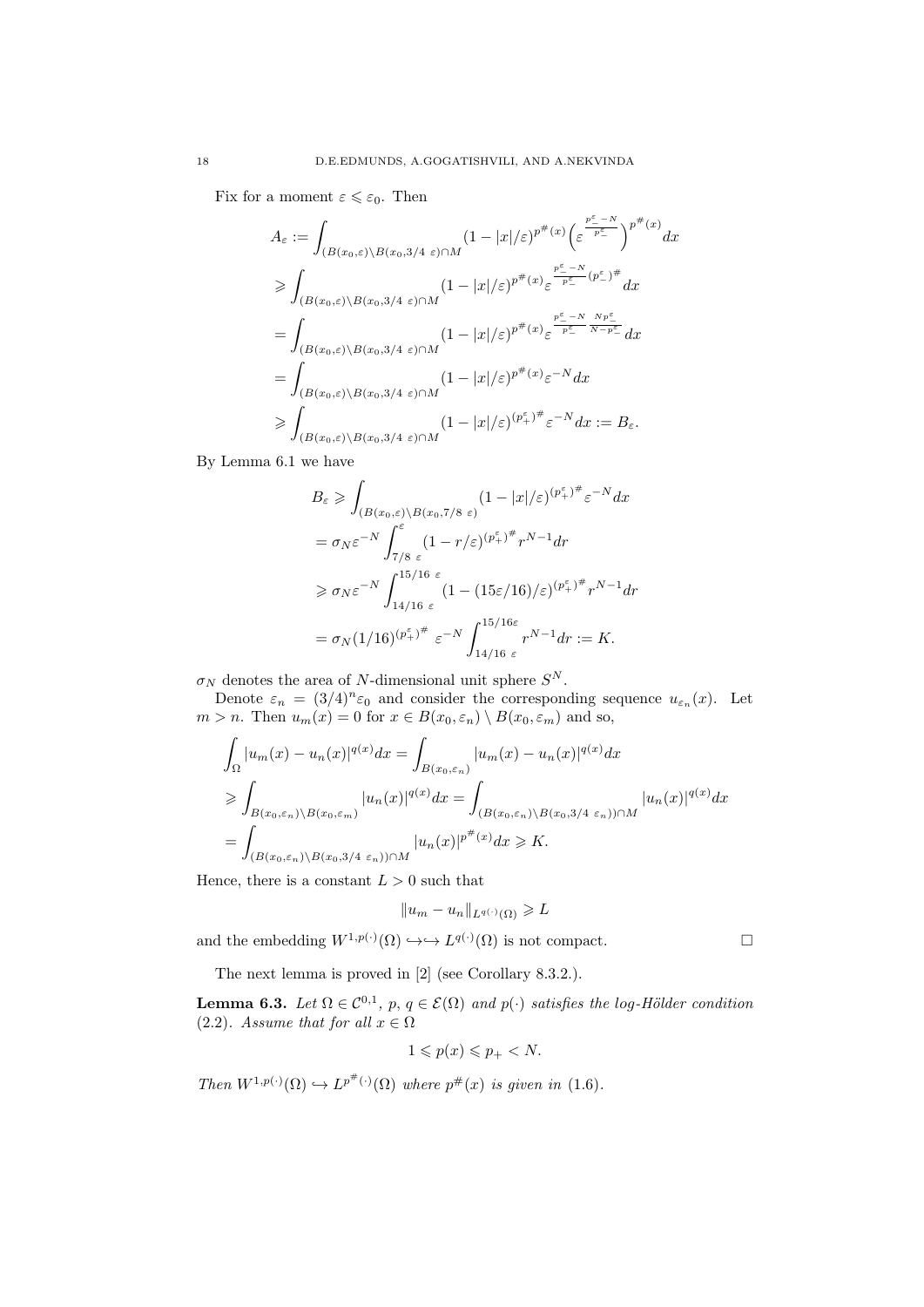**Theorem 6.4.** Let  $\Omega \in \mathcal{C}^{0,1}$ ,  $p, q \in \mathcal{E}(\Omega)$  and let  $p(\cdot)$  satisfy the log-Hölder condition (2.2). Assume that for all  $x \in \Omega$ ,

$$
1 \leqslant p(x) \leqslant p_+ < N, \quad 1 \leqslant q(x) \leqslant p^\#(x)
$$

where  $p^{\#}(x)$  is given in (1.6). Let  $K \subset \overline{\Omega}$  be compact,  $|K| = 0$  and denote  $\varphi(t) =$  $|K(t)|$ . Let  $\omega : [0, \text{diam}(\Omega)] \to \mathbb{R}$  be a decreasing continuous non-negative function,  $\omega_0 := \omega(\text{diam}(\Omega)).$  Suppose that  $\omega(\cdot)$  satisfies

$$
\frac{1}{p^{\#}(x) - q(x)} \leq c \omega(\mathrm{d}_K(x)), \ x \in \Omega,
$$

$$
\int_{\omega_0}^{\infty} \varphi(\omega^{-1}(y)) a^y dy < \infty \text{ for all } a > 1.
$$

Then  $W^{1,p(\cdot)}(\Omega) \hookrightarrow \hookrightarrow L^{q(\cdot)}(\Omega)$ .

Proof. Lemmas 6.3 and 3.8 give

$$
W^{1,p(\cdot)}(\Omega) \hookrightarrow L^{p^{\#}}(\Omega) \stackrel{*}{\hookrightarrow} L^{q(\cdot)}(\Omega).
$$

Now Proposition 2.2 finishes the proof.

As an application we introduce the following several examples. The first one is in fact proved in [9] (see Theorem 3.4) but we obtain it as an easy consequence of the previous theorem. Let  $\varphi$  and q denote in following three examples the same as in Theorem 6.4.

**Example 6.5.** Let  $\Omega \in \mathcal{C}^{0,1}$  and  $p(\cdot): \Omega \to \mathbb{R}$  satisfy (2.2). Assume

$$
1 \leqslant p(x) \leqslant p_+ < N.
$$

Let  $K \subset \overline{\Omega}$  and  $\varphi(t) \leq C t^s$  for some  $C > 0$  and  $s \in (0, N]$ . Assume that  $\psi$ :  $[\omega_0, \infty) \to (0, \infty)$  satisfies

- (i)  $\frac{\psi(t)}{\ln t}$  is decreasing;
- (ii)  $\lim_{t\to\infty}\psi(t) = \infty;$
- (iii)  $s(x) := \frac{1}{p^{\#}(x) q(x)} \leq \frac{\ln(1/\mathrm{d}_{K}(x))}{\psi(1/\mathrm{d}_{K}(x))}.$ Then  $W^{1,p(\cdot)}(\Omega) \rightarrow \hookrightarrow L^{q(\cdot)}(\Omega)$ .

Proof. It suffices to choose

$$
\omega(t) = \frac{\ln(1/t)}{\psi(1/t)}
$$

and then to use Theorem 6.4.  $\Box$ 

**Example 6.6.** Let  $\Omega \in \mathcal{C}^{0,1}$  and  $p(\cdot): \Omega \to \mathbb{R}$  satisfy (2.2). Assume

$$
1\leqslant p(x)\leqslant p_+
$$

Let  $K \subset \overline{\Omega}$  and  $\varphi(t) \leq C(\ln(e/t))^{1-s}$  for some  $C > 0$  and  $s > 1$ . Assume that  $\psi : [\omega_0, \infty) \to (0, \infty)$  satisfies

- (i)  $\frac{\psi(t)}{\ln \ln t}$  is decreasing;
- (ii)  $\lim_{t \to \infty} \psi(t) = \infty;$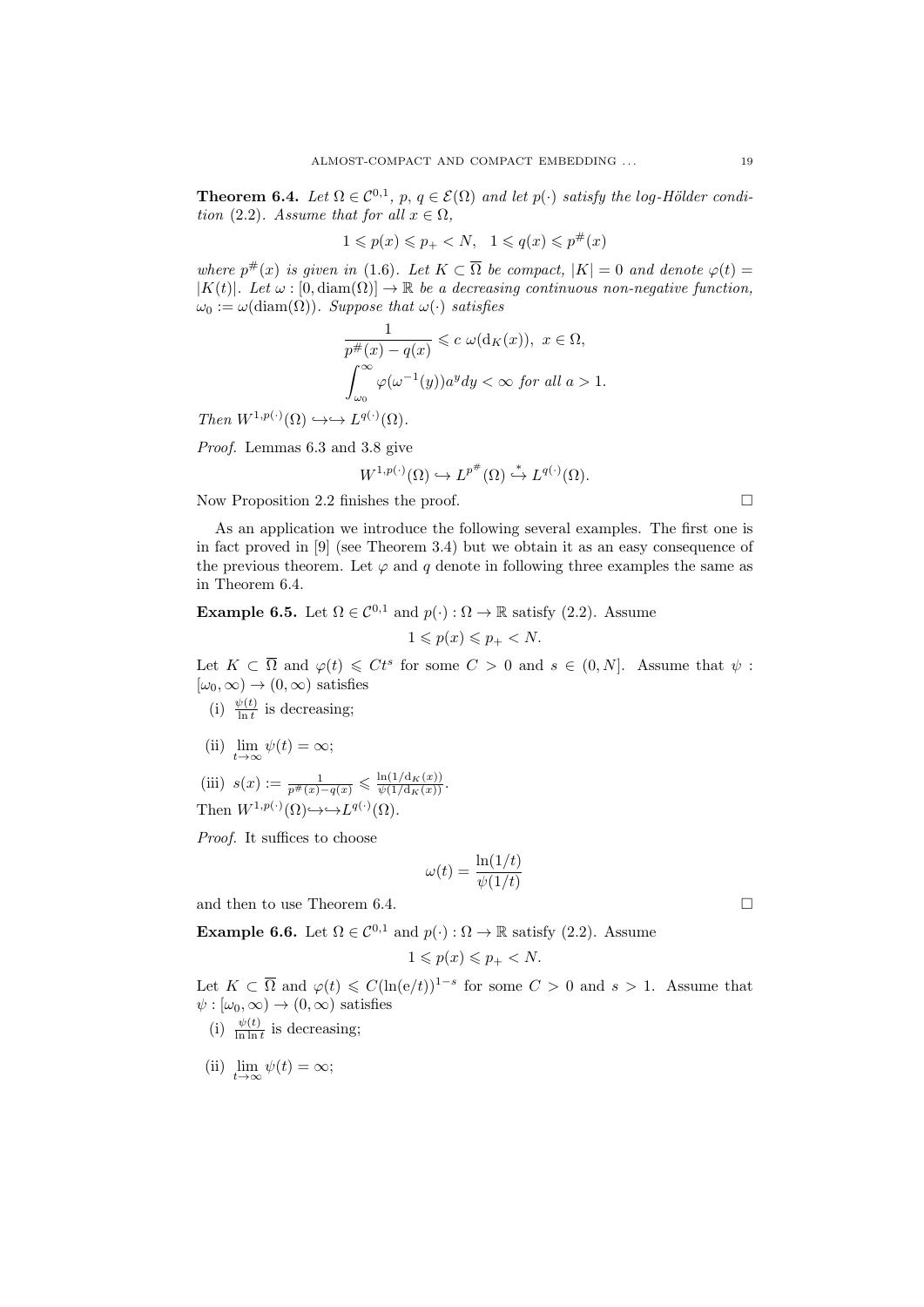(iii)  $s(x) := \frac{1}{p^*(x) - q(x)} \leq \frac{\ln \ln(1/d_K(x))}{\psi(1/d_K(x))}.$ Then  $W^{1,p(\cdot)}(\Omega) \rightarrow \hookrightarrow L^{q(\cdot)}(\Omega)$ .

Proof. Take

$$
\omega(t) = \frac{\ln \ln(1/t)}{\psi(1/t)}
$$

and use Theorem 6.4.

**Example 6.7.** Let  $\Omega \in \mathcal{C}^{0,1}$  and  $p(\cdot): \Omega \to \mathbb{R}$  satisfy (2.2). Assume

$$
1 \leqslant p(x) \leqslant p_+ < N.
$$

Let  $K \subset \overline{\Omega}$  and  $\varphi(t) \leq C(\ln \ln(e/t))^{1-s}$  for some  $C > 0$  and  $s > 1$ . Assume that  $\psi : [\omega_0, \infty) \to (0, \infty)$  satisfies

- (i)  $\frac{\psi(t)}{\ln \ln \ln t}$  is decreasing;
- (ii)  $\lim_{t\to\infty}\psi(t) = \infty;$

(iii) 
$$
s(x) := \frac{1}{p^{\#}(x) - q(x)} \le \frac{\ln \ln \ln(1/d_K(x))}{\psi(1/d_K(x))}
$$
.  
Then  $W^{1,p(\cdot)}(\Omega) \rightarrow \rightarrow L^{q(\cdot)}(\Omega)$ .

Proof. Take

$$
\omega(t) = \frac{\ln \ln \ln(1/t)}{\psi(1/t)}
$$

and use Theorem 6.4.

To conclude we remark that the construction of Cantor sets could be refined, adding some more logarithms to give additional examples.

#### **REFERENCES**

- [1] C. Bennett and R. Sharpley, Interpolations of operators. Pure and Apl. Math., vol. 129, Academic Press, New York, 1988.
- [2] L. Diening, P. Harjulehto, P. Hästö and M. Růžička, Lebesque and Sobolev spaces with variable exponents. Lecture Notes in Mathematics, Springer, 2011.
- [3] D. E. Edmunds, J. Lang and A. Nekvinda, On  $L^{p(x)}$  norms. Proc. Roy. Soc. London Series A 455, no. 1981, (1999), 219–225.
- [4] D. E. Edmunds and J. Rákosník, Sobolev embeddings with variable exponent. Studia Math 143, no. 3, (2000), 267—293.
- [5] D. E. Edmunds and J. Rákosník, Sobolev embeddings with variable exponent II. Math. Nachr. 246/247 (2002), 53—67.
- [6] G. Juanjuan, Z. Peihao and Z. Yong, Compact Sobolev embedding theorems involving symmetry and its application. Nonlinear Differential Equations Appl. 17, no. 2, (2010), 161-–180.
- [7] O. Kováčik and J. Rákosník, On spaces  $L^{p(x)}(\Omega)$  and  $W^{k,p(x)}$ . Czechoslovak Math. J. 41 (116), no. 4, (1991), 592—618.
- [8] K. Kurata and N. Shioji, Compact embedding from  $W_0^{1,2}(\Omega)$  to  $L^{q(x)}(\Omega)$  and its application to nonlinear elliptic boundary value problem with variable critical exponent. J. Math. Anal. Appl. 339, no. 2, (2008), 1386-1394.
- [9] Y. Mizuta, T. Ohno, T. Shimomura and N. Shioji, Compact embeddings for Sobolev spaces of variable exponents and existence of solutions for nonlinear elliptic problems involving the  $p(x)$ -Laplacian and its critical exponent. Ann. Acad. Sci. Fenn. Math. 35, no. 1, (2010), 115–130.
- [10] L. Slavíková, Almost-compact embeddings. *Math. Nachr.* 285, no. 11-12, (2012), 1500— 1516.